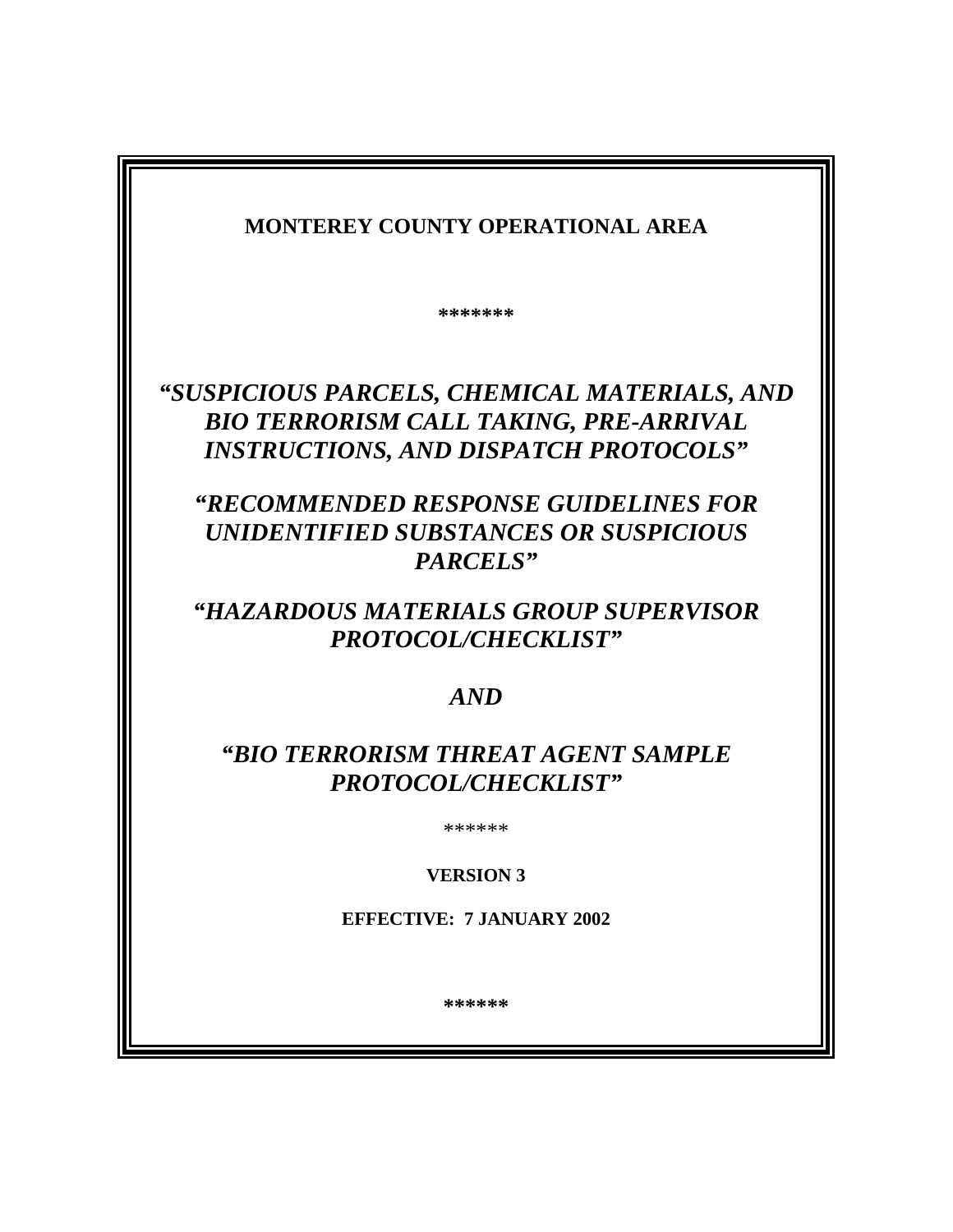# Monterey County Operational Area Suspicious Parcels, Chemical Materials and Bio Terrorism Call Taking, Pre-Arrival Instructions and Dispatch Protocols

| <b>SITUATION</b>                                                                                                                                                                                                                                                                                                                                                                                                                                                                                                                                                         | <b>BASIC CALL TAKING GUIDE</b>                                                                                                                                                                                                                                                                                                                                                                                                                                                                                                                                                                      | <b>PRE-ARRIVAL INSTRUCTIONS</b>                                                                                                                                                                                                                                                                                                                                                                                                                                                                                                                         | <b>DISPATCH PROTOCOL</b>                                                                                                                                                                                                                                                                                                                                                                             | <b>NOTIFICATIONS</b>                                                                                                           |
|--------------------------------------------------------------------------------------------------------------------------------------------------------------------------------------------------------------------------------------------------------------------------------------------------------------------------------------------------------------------------------------------------------------------------------------------------------------------------------------------------------------------------------------------------------------------------|-----------------------------------------------------------------------------------------------------------------------------------------------------------------------------------------------------------------------------------------------------------------------------------------------------------------------------------------------------------------------------------------------------------------------------------------------------------------------------------------------------------------------------------------------------------------------------------------------------|---------------------------------------------------------------------------------------------------------------------------------------------------------------------------------------------------------------------------------------------------------------------------------------------------------------------------------------------------------------------------------------------------------------------------------------------------------------------------------------------------------------------------------------------------------|------------------------------------------------------------------------------------------------------------------------------------------------------------------------------------------------------------------------------------------------------------------------------------------------------------------------------------------------------------------------------------------------------|--------------------------------------------------------------------------------------------------------------------------------|
| ▶ UNOPENED ENVELOPE OR<br>PACKAGE, AND,<br>▶ NO LEAKING SUBSTANCE,                                                                                                                                                                                                                                                                                                                                                                                                                                                                                                       | Exact location of the incident.<br>▶ Reporting party's name and<br>call back telephone number.                                                                                                                                                                                                                                                                                                                                                                                                                                                                                                      | If Isolate and contain the letter or<br>package; do not move it any-<br>more.                                                                                                                                                                                                                                                                                                                                                                                                                                                                           | Call Type HZM.<br>Dispatch law enforcement<br>agency of jurisdiction to secure                                                                                                                                                                                                                                                                                                                       | Follow normal agency notifica-<br>tion protocols.<br>If requested, notify the US                                               |
| AND,<br>▶ NOBODY COMPLAINING OF<br>DIRECT EXPOSURE, AND,<br>▶ NO CREDIBLE THREAT.<br><b>Signs of a Suspicious</b><br>Letter or Package<br>(US Postal Inspector web page)<br>There is any powdery sub-<br>stance on the outside of the let-<br>ter or package.<br>The letter or package was un-<br>expected or from an unfamiliar<br>person.<br>If is addressed to someone no<br>longer with your organization or<br>is otherwise outdated.<br>If does not have a return ad-<br>dress, or one that cannot be<br>verified as legitimate.<br>It is an unusual weight, given | ▶ What happened?<br>▶ Why do you think the letter or<br>package may be hazardous?<br>Describe the letter or package.<br>Describe the mailing informa-<br>tion, addressee, return ad-<br>dress, stamps, postal stamp,<br>and other identifying informa-<br>tion.<br>▶ When was the letter or pack-<br>age received?<br>How was it received, US Mail,<br>FedEx. other?<br>Do you have any reason to<br>believe you might be the target<br>of a terrorist threat?<br>▶ Was there any threat received<br>before or after the letter or<br>package was received?<br><b>Credible Threat Determination</b> | ▶ Keep others away from the<br>letter or package.<br>▶ Everybody who had contact<br>with the letter or package<br>should remain at a safe dis-<br>tance; avoid mingling with oth-<br>ers who were not in contact<br>with the item.<br>The area where the letter or<br>package is located should be<br>secured - close doors and<br>windows, turn off heating, ven-<br>tilation and air conditioning sys-<br>tem, if possible.<br>Do not touch your eyes, nose<br>or mouth.<br>▶ Wash your hands with soap<br>and warm water for at least one<br>minute. | the scene and determine fur-<br>ther course of action.<br>This is a high-priority event, but<br>not an emergency; Code 3 is<br>not warranted.<br><b>On-Scene Protocols</b><br>▶ See the attached "Recom-<br>mended Response Guide-<br>lines for Unidentified Sub-<br>stances or Suspicious Par-<br>cels" for specific re-<br>commended actions to be<br>undertaken by first re-<br>sponder agencies. | Postal Inspector at (415) 778-<br>5911.<br>If requested, notify FBI San<br>Francisco office at (415) 575-<br>5028 or 553-7400. |
| its size, or is lopsided or oddly<br>shaped.<br>$\triangleright$ It has an unusual amount of<br>tape on it.<br>It is marked with restrictive<br>endorsements, such as "Per-<br>sonal" or "Confidential."<br>It has strange odors or stains<br>If shows a city or state in the<br>postmark that does not match<br>the return address.                                                                                                                                                                                                                                     | Dispatchers will determine all<br>available details for forwarding<br>to responding agencies.<br>Dispatchers are not respon-<br>sible for the determining the<br>credibility of a threat.                                                                                                                                                                                                                                                                                                                                                                                                           |                                                                                                                                                                                                                                                                                                                                                                                                                                                                                                                                                         |                                                                                                                                                                                                                                                                                                                                                                                                      | <b>EFFECTIVE DATE:</b><br>10/24/01                                                                                             |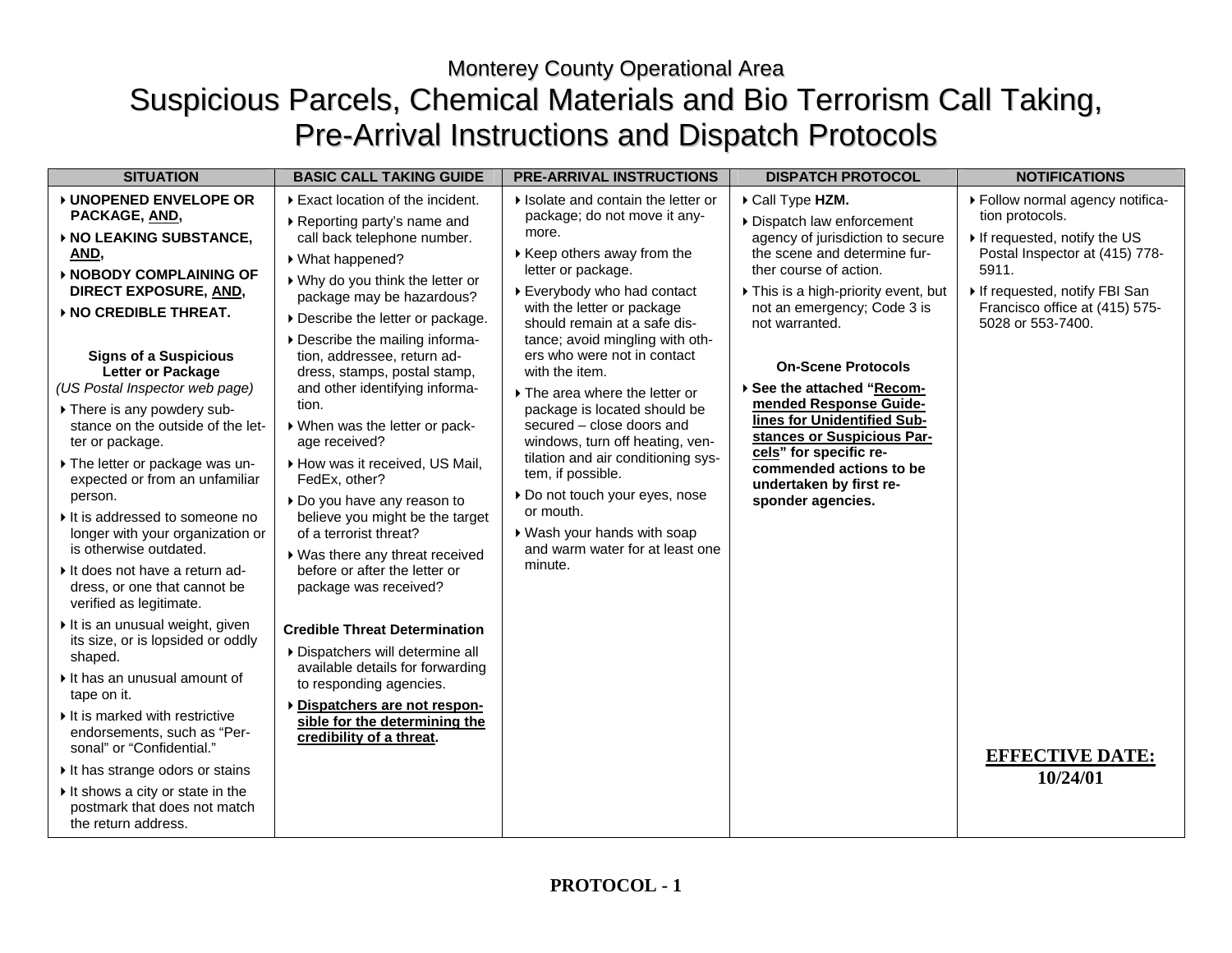# Monterey County Operational Area Suspicious Parcels, Chemical Materials and Bio Terrorism Call Taking, Pre-Arrival Instructions and Dispatch Protocols

| <b>SITUATION</b>                                                                                                                                                                                                                                                                                                                                                                                                                                                                                                                                                                                                                                                                                                                                                             | <b>BASIC CALL TAKING GUIDE</b>                                                                                                                                                                                                                                                                                                                                                                                                                                                                                                                                                                                                                                                                                                                                                            | <b>PRE-ARRIVAL INSTRUCTIONS</b>                                                                                                                                                                                                                                                                                                                                                                                                                                                                                          | <b>DISPATCH PROTOCOL</b>                                                                                                                                                                                                                                                                                                                                             | <b>NOTIFICATIONS</b>                                                                                                   |
|------------------------------------------------------------------------------------------------------------------------------------------------------------------------------------------------------------------------------------------------------------------------------------------------------------------------------------------------------------------------------------------------------------------------------------------------------------------------------------------------------------------------------------------------------------------------------------------------------------------------------------------------------------------------------------------------------------------------------------------------------------------------------|-------------------------------------------------------------------------------------------------------------------------------------------------------------------------------------------------------------------------------------------------------------------------------------------------------------------------------------------------------------------------------------------------------------------------------------------------------------------------------------------------------------------------------------------------------------------------------------------------------------------------------------------------------------------------------------------------------------------------------------------------------------------------------------------|--------------------------------------------------------------------------------------------------------------------------------------------------------------------------------------------------------------------------------------------------------------------------------------------------------------------------------------------------------------------------------------------------------------------------------------------------------------------------------------------------------------------------|----------------------------------------------------------------------------------------------------------------------------------------------------------------------------------------------------------------------------------------------------------------------------------------------------------------------------------------------------------------------|------------------------------------------------------------------------------------------------------------------------|
| ▶ SUSPICIOUS UNOPENED<br><b>ENVELOPE OR PACKAGE,</b><br>OR,                                                                                                                                                                                                                                                                                                                                                                                                                                                                                                                                                                                                                                                                                                                  | Exact location of the incident.<br>▶ Reporting party's name and<br>call back telephone number.                                                                                                                                                                                                                                                                                                                                                                                                                                                                                                                                                                                                                                                                                            | If Isolate and contain the letter or<br>package; do not move it any-<br>more.<br>▶ Keep others away from the                                                                                                                                                                                                                                                                                                                                                                                                             | Call Type HZM.<br>Dispatch law enforcement<br>agency of jurisdiction to secure<br>the scene and determine fur-                                                                                                                                                                                                                                                       | ▶ Follow normal agency notifica-<br>tion protocols.<br>If requested, notify the US<br>Postal Inspector at (415) 778-   |
| ▶ SUSPICIOUS MATERIAL<br>PRESENT, AND,<br>▶ CREDIBLE THREAT PRE-<br>SENT.<br><b>Signs of a Suspicious</b><br>Letter or Package<br>(US Postal Inspector web page)<br>There is any powdery sub-<br>stance on the outside of the let-<br>ter or package.<br>The letter or package was un-<br>expected or from an unfamiliar<br>person.<br>It is addressed to someone no<br>longer with your organization or<br>is otherwise outdated.<br>It does not have a return ad-<br>dress, or one that cannot be<br>verified as legitimate.<br>It is an unusual weight, given<br>its size, or is lopsided or oddly<br>shaped.<br>It has an unusual amount of<br>tape on it.<br>$\triangleright$ It is marked with restrictive<br>endorsements, such as "Per-<br>sonal" or "Confidential." | ▶ What happened?<br>▶ Why do you think the letter or<br>package may be hazardous?<br>Describe the letter or package.<br>Describe the mailing informa-<br>tion, addressee, return ad-<br>dress, stamps, postal stamp,<br>and other identifying informa-<br>tion.<br>When was the letter or pack-<br>age received?<br>How was it received, US Mail,<br>FedEx, other?<br>Do you have any reason to<br>believe you might be the target<br>of a terrorist threat?<br>▶ Was there any threat received<br>before or after the letter or<br>package was received?<br><b>Credible Threat Determination</b><br>Dispatchers will determine all<br>available details for forwarding<br>to responding agencies.<br>Dispatchers are not respon-<br>sible for the determining the<br>threat credibility. | letter or package.<br>▶ Everybody who had contact<br>with the letter or package<br>should remain at a safe dis-<br>tance; avoid mingling with oth-<br>ers who were not in contact<br>with the item.<br>The area where the letter or<br>package is located should be<br>secured – close doors and<br>windows, turn off heating, ven-<br>tilation and air conditioning sys-<br>tem, if possible.<br>Do not touch your eyes, nose<br>or mouth.<br>▶ Wash your hands with soap<br>and warm water for at least one<br>minute. | ther course of action.<br>This is a high-priority event, but<br>not an emergency; Code 3 is<br>not warranted.<br><b>On-Scene Protocols</b><br>▶ See the attached "Recom-<br>mended Response Guide-<br>lines for Unidentified Sub-<br>stances or Suspicious Par-<br>cels" for specific re-<br>commended actions to be<br>undertaken by first re-<br>sponder agencies. | 5911.<br>If requested, notify FBI San<br>Francisco office at (415) 575-<br>5028 or 553-7400.<br><b>EFFECTIVE DATE:</b> |
| It has strange odors or stains<br>It shows a city or state in the<br>postmark that does not match<br>the return address.                                                                                                                                                                                                                                                                                                                                                                                                                                                                                                                                                                                                                                                     |                                                                                                                                                                                                                                                                                                                                                                                                                                                                                                                                                                                                                                                                                                                                                                                           |                                                                                                                                                                                                                                                                                                                                                                                                                                                                                                                          |                                                                                                                                                                                                                                                                                                                                                                      | 10/24/01                                                                                                               |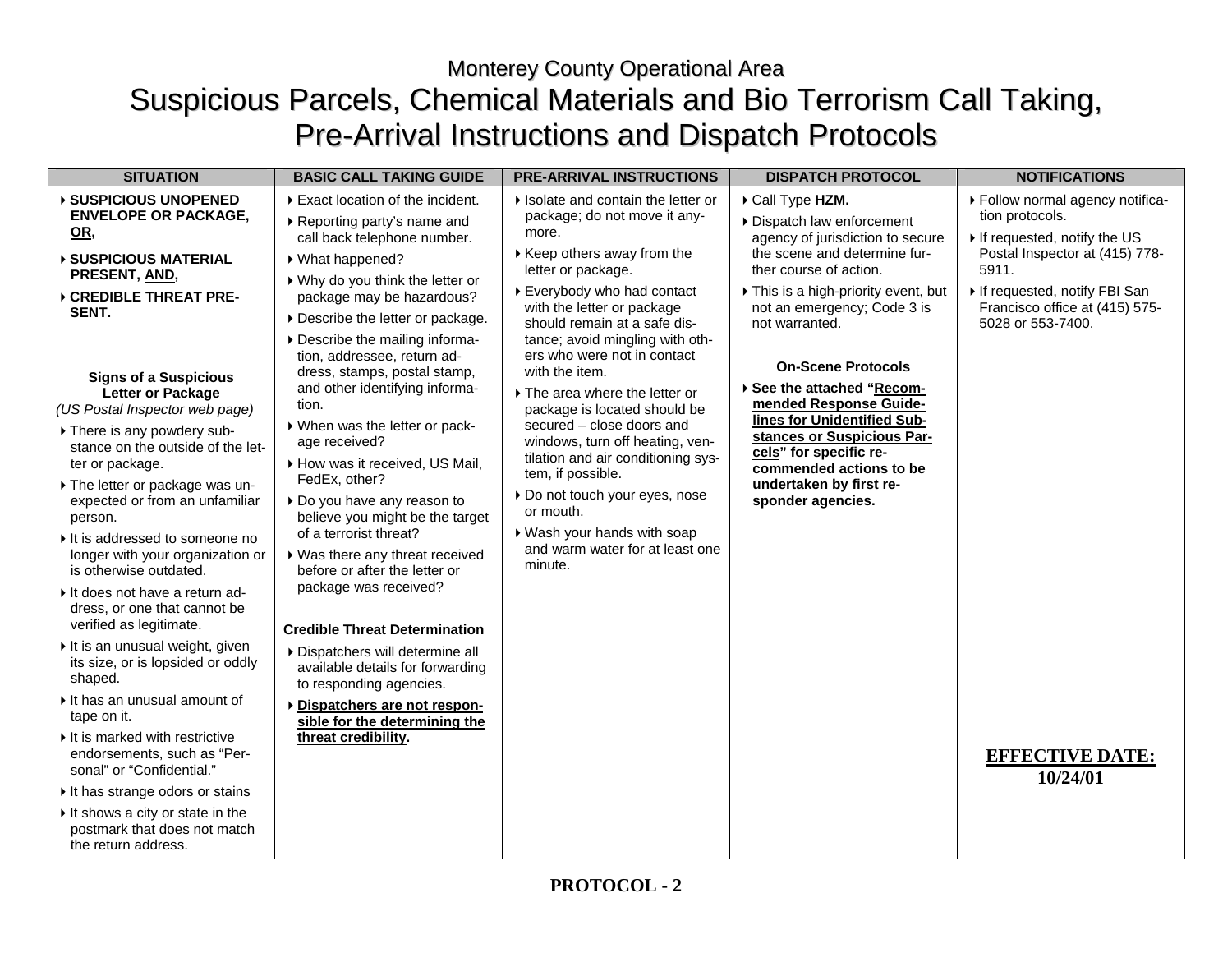# Monterey County Operational Area Suspicious Parcels, Chemical Materials and Bio Terrorism Call Taking, Pre-Arrival Instructions and Dispatch Protocols

| <b>SITUATION</b>                                                                                                                                                                                                                                                                                                                                                                                                                                                                                                                                                                                                                                                                                                                                                                                            | <b>BASIC CALL TAKING GUIDE</b>                                                                                                                                                                                                                                                                                                                                                                                                                                                                                                                                                                                                                                                                                                                                                       | <b>PRE-ARRIVAL INSTRUCTIONS</b>                                                                                                                                                                                                                                                                                                                                                                                                                                                                                                                                                                                                                                                                                                                                                                                              | <b>DISPATCH PROTOCOL</b>                                                                                                                                                                                                                                                                  | <b>NOTIFICATIONS</b>                                                                                                                                                                                                                                                             |
|-------------------------------------------------------------------------------------------------------------------------------------------------------------------------------------------------------------------------------------------------------------------------------------------------------------------------------------------------------------------------------------------------------------------------------------------------------------------------------------------------------------------------------------------------------------------------------------------------------------------------------------------------------------------------------------------------------------------------------------------------------------------------------------------------------------|--------------------------------------------------------------------------------------------------------------------------------------------------------------------------------------------------------------------------------------------------------------------------------------------------------------------------------------------------------------------------------------------------------------------------------------------------------------------------------------------------------------------------------------------------------------------------------------------------------------------------------------------------------------------------------------------------------------------------------------------------------------------------------------|------------------------------------------------------------------------------------------------------------------------------------------------------------------------------------------------------------------------------------------------------------------------------------------------------------------------------------------------------------------------------------------------------------------------------------------------------------------------------------------------------------------------------------------------------------------------------------------------------------------------------------------------------------------------------------------------------------------------------------------------------------------------------------------------------------------------------|-------------------------------------------------------------------------------------------------------------------------------------------------------------------------------------------------------------------------------------------------------------------------------------------|----------------------------------------------------------------------------------------------------------------------------------------------------------------------------------------------------------------------------------------------------------------------------------|
| ▶ OPENED ENVELOPE OR<br><b>PACKAGE WITH SUSPI-</b><br><b>CIOUS SUBSTANCE OR</b><br>POWDER, OR,<br><b>SUBSTANCE SPILLED OR</b><br><b>LEAKING FROM ENVELOPE</b><br>OR PACKAGE.                                                                                                                                                                                                                                                                                                                                                                                                                                                                                                                                                                                                                                | Exact location of the incident.<br>▶ Reporting party's name call<br>back telephone number.<br>▶ What happened?<br>How many people were ex-<br>posed?<br>If is anybody experiencing any<br>physical symptoms or require<br>the paramedics? If so, refer<br>to the AMR Dispatch.                                                                                                                                                                                                                                                                                                                                                                                                                                                                                                       | If safe to do so, remain on the<br>telephone until a public safety<br>official arrives.<br>If Isolate and contain the letter or<br>package; do not move it.<br>$\triangleright$ Keep others away from the<br>letter or package - "quarantine"<br>the area.<br>▶ Everybody who had contact<br>with the letter or package<br>should remain at a safe dis-                                                                                                                                                                                                                                                                                                                                                                                                                                                                      | Dispatch the law and fire agen-<br>cies of jurisdiction and Envi-<br>ronmental Health to secure the<br>scene and determine further<br>course of action.<br>▶ WARN RESPONDERS OF<br>POTENTIAL DANGER.<br><b>On-Scene Protocols</b><br>▶ See the attached "Recom-<br>mended Response Guide- | ▶ Follow normal agency notifica-<br>tion protocols.<br>If requested, notify the US<br>Postal Inspector at (415) 778-<br>5911.<br>If requested, notify FBI San<br>Francisco office at (415) 575-<br>5028 or 553-7400.<br>▶ Follow normal notification<br>procedures for Hazardous |
| <b>Signs of a Suspicious</b><br>Letter or Package<br>(US Postal Inspector web page)<br>There is any powdery sub-<br>stance on the outside of the let-<br>ter or package.<br>The letter or package was un-<br>expected or from an unfamiliar<br>person.<br>It is addressed to someone no<br>longer with your organization or<br>is otherwise outdated.<br>If does not have a return ad-<br>dress, or one that cannot be<br>verified as legitimate.<br>It is an unusual weight, given<br>its size, or is lopsided or oddly<br>shaped.<br>It has an unusual amount of<br>tape on it.<br>It is marked with restrictive<br>endorsements, such as "Per-<br>sonal" or "Confidential."<br>It has strange odors or stains.<br>If shows a city or state in the<br>postmark that does not match<br>the return address. | Describe the letter or package<br>and the substance that leaked<br>or spilled; how much spilled or<br>leaked.<br>Describe the mailing informa-<br>tion, addressee, return ad-<br>dress, stamps, postal stamp,<br>and other identifying informa-<br>tion.<br>▶ When was the letter or pack-<br>age received?<br>How was it received, US Mail,<br>FedEx, other?<br>Do you have any reason to<br>believe you might be the target<br>of a terrorist threat?<br>▶ Was there any threat received<br>before or after the letter or<br>package was received?<br><b>Credible Threat Determination</b><br>Dispatchers will determine all<br>available details for forwarding<br>to responding agencies.<br>Dispatchers are not respon-<br>sible for the determining the<br>threat credibility. | tance, but nearby the item.<br>The area where the letter or<br>package is located should be<br>secured - close doors and<br>windows, turn off heating, ven-<br>tilation and air conditioning sys-<br>tem, if possible.<br>Do not touch your eyes, nose<br>or mouth.<br>▶ Wash your hands with soap<br>and warm water for at least<br>one minute.<br>Then, wash your face, blow<br>your nose and wash your<br>hands again.<br>Have everybody who had con-<br>tact with the letter or package<br>to remain on one area until<br>they receive instructions from a<br>public safety officer.<br>▶ Obtain the names and contact<br>information of everybody who<br>had contact with the letter,<br>package or material.<br>If there are any medical<br>symptoms, such as difficulty<br>breathing, etc., refer to AMR<br>Dispatch. | lines for Unidentified Sub-<br>stances or Suspicious Par-<br>cels" for specific re-<br>commended actions to be<br>undertaken by first re-<br>sponder agencies.                                                                                                                            | <b>Materials incidents.</b><br><b>EFFECTIVE DATE:</b><br>10/24/01                                                                                                                                                                                                                |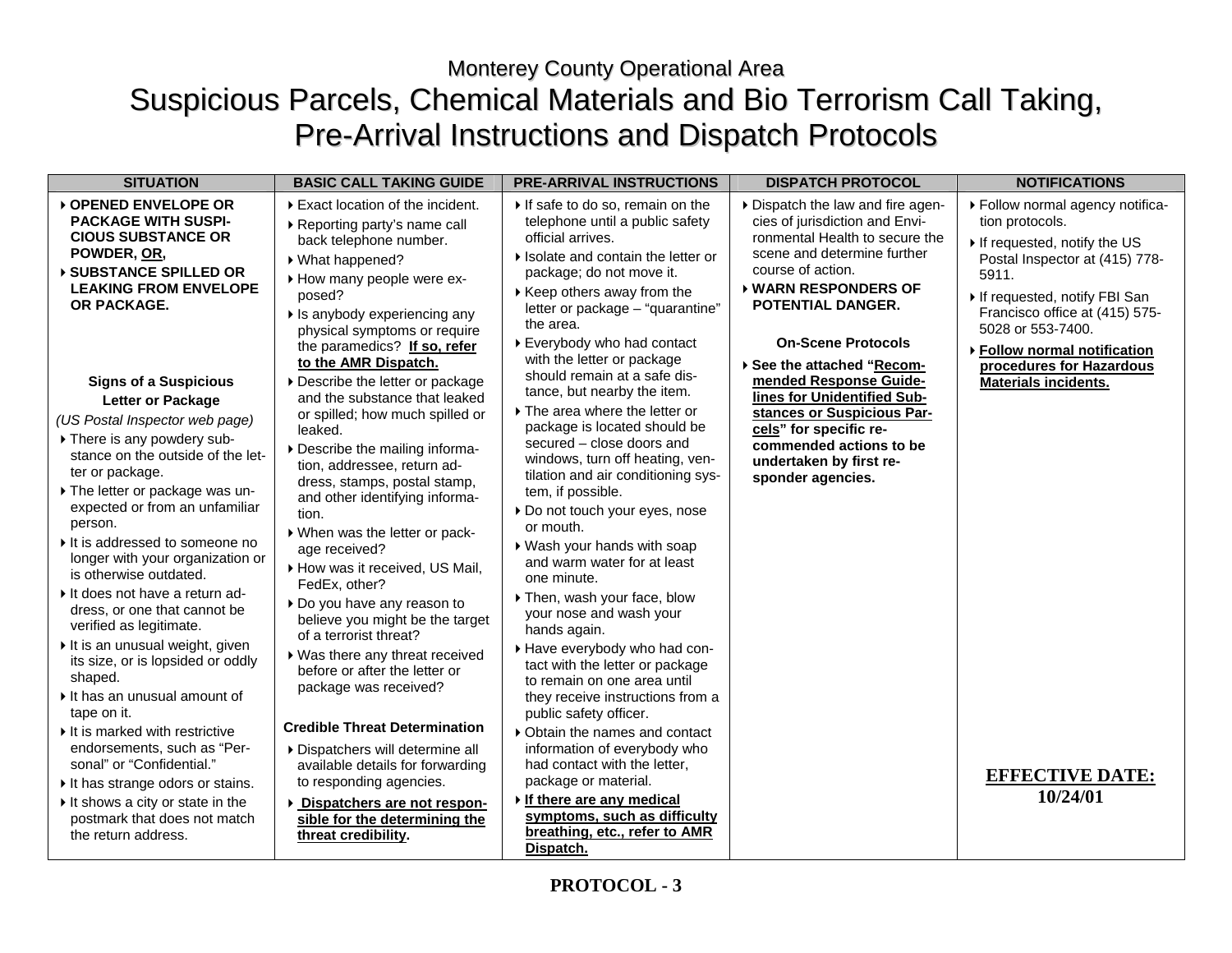### **MONTEREY COUNTY OPERATIONAL AREA**

### **RECOMMENDED RESPONSE GUIDELINES FOR UNIDENTIFIED SUBSTANCES OR SUSPICIOUS PARCELS**

#### **SECTION 1. ALL INCIDENTS:**

- **Obtain as much information as possible while en route.**
- **Approach from upwind and upgrade if possible.**
- **Upon arrival, position unit(s) in a safe location.**
- **Establish Incident Command and identify Incident Commander.**
- **Give a report of conditions (Object, Condition, Action, Assignment) as soon as possible (ASAP).**
- **Until proven otherwise, consider ALL visible unknown substances as potentially hazardous.**
- **Consider threat of explosive device.**
- **Attempt to identify the substance or package from witness(es), sender, or container. Assess which scenario is present by using "KEY INDICATORS OF A CREDIBLE THREAT" (Appendix A) and "CLUES TO DETERMINE IF A PARCEL MAY BE SUSPICIOUS"** (**Appendix B).**
- **Forward copy of law enforcement Incident Report to Monterey County Sheriff's Department (Attention: Records Division) for tracking.**
- **Advise that letter/package will not be returned.**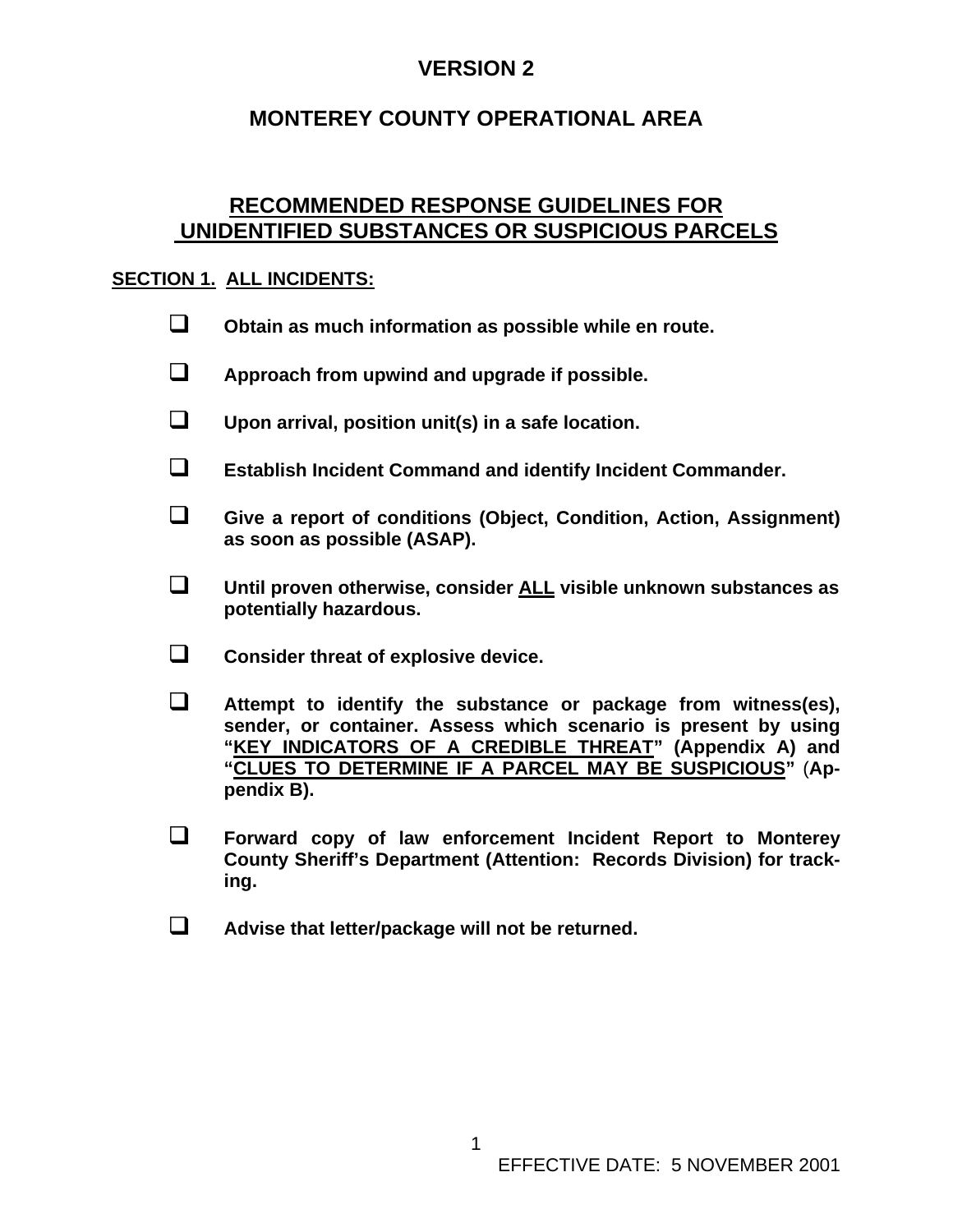### **MONTEREY COUNTY OPERATIONAL AREA**

#### **SECTION 2. LETTER/PACKAGE (NOT SUSPICIOUS), AND NO LEAKING SUB-STANCE, AND NO CREDIBLE THREAT**

- **Attempt to identify the substance or package from witness(es), sender, or container. Assess which scenario is present by using "KEY INDICATORS OF A CREDIBLE THREAT" (Appendix A) and "CLUES TO DETERMINE IF A PARCEL MAY BE SUSPICIOUS"** (**Appendix B).**
- **Use universal precautions: Latex medical gloves. N95 face mask (or better). Plastic eye protection glasses.**
- **Evaluate for suspicious package using Appendix A.**

**If suspicious, go to Section 3.** 

- **Law enforcement assesses threat using Appendix A. If not suspicious or no credible biological threat, place envelope or package in sealed plastic bag and dispose of in regular trash. If addressee is apprehensive and refuses letter or package, in the absence of the addressee, destroy in accordance with law enforcement procedures (including shredding or other appropriate disposal methods) and dispose into ordinary refuse waste.**
- **Place medical gloves and face mask in sealed plastic bag and dispose of in regular trash.**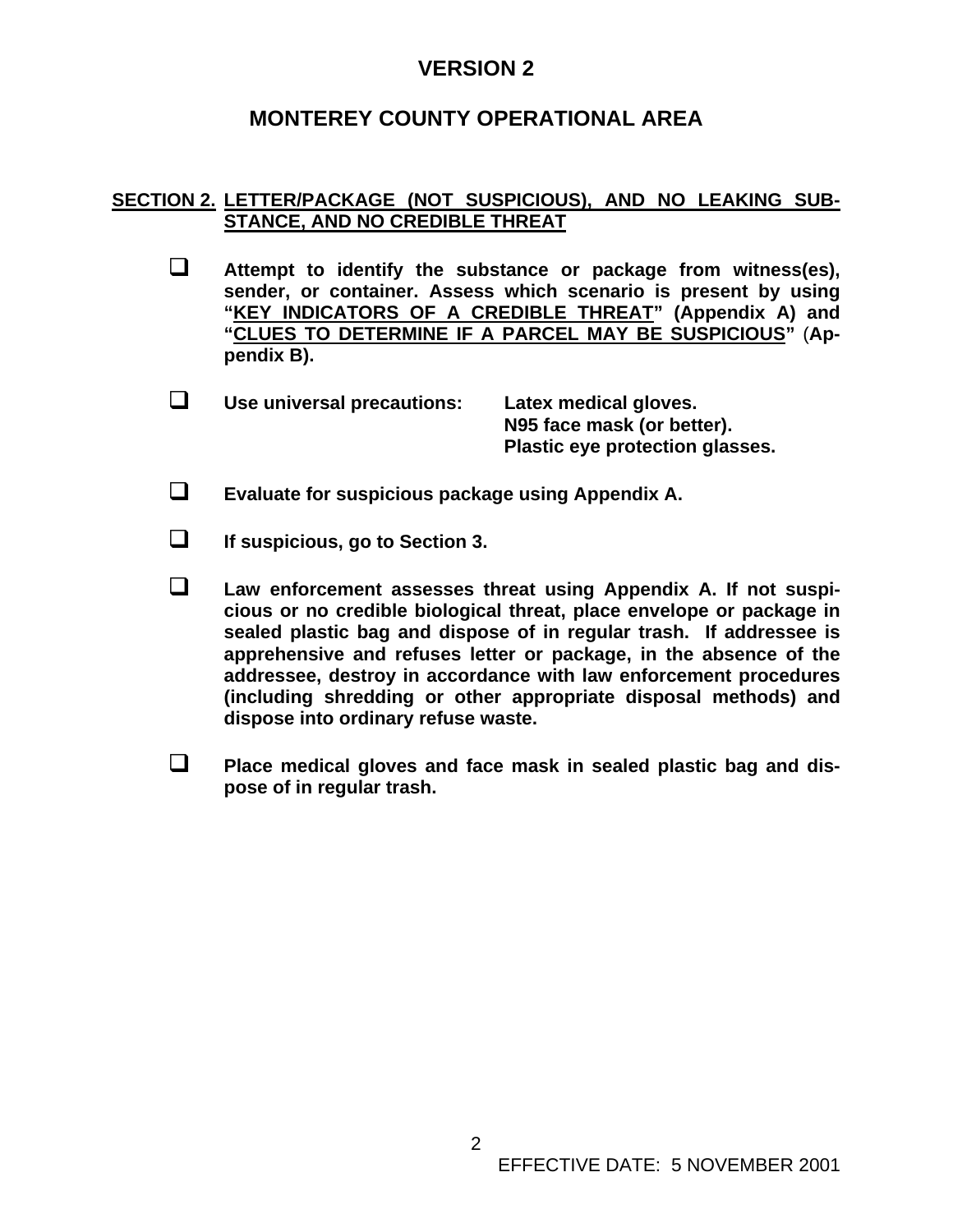### **MONTEREY COUNTY OPERATIONAL AREA**

#### **SECTION 3. UNOPENED ENVELOPE/PACKAGE OR LOCATION WITH ARTICU-LATED THREAT, AND NO OBVIOUS SUBSTANCE INSIDE.**

- **Attempt to identify the substance or package from witness(es), sender, or container. Assess which scenario is present by using "KEY INDICATORS OF A CREDIBLE THREAT" (Appendix A) and "CLUES TO DETERMINE IF A PARCEL MAY BE SUSPICIOUS"** (**Appendix B).**
- **Use universal precautions: Latex medical gloves. N95 face mask (or better). Plastic eye protection glasses.**
- **Avoid direct handling of envelope/package.**
- **Law enforcement assesses threat potential using Appendix B.**
- **Take photo, if possible, to record details.**
- **Contact FBI for threat assessment.**
- **If threat is credible, retain envelope/package in accordance with law enforcement evidence, seizure, and documentation protocols. Upon conclusion of criminal investigation, including court obligations, enter into evidence storage in accordance with guidelines per prosecution office.**
- **If threat is deemed not credible, release envelope/package to mail handler or addressee. If addressee is apprehensive and refuses letter or package, or in the absence of the addressee, destroy in accordance with law enforcement procedures, (including shredding), and dispose into ordinary refuse waste. Complete report and conduct investigation.**
- **Place envelope/package at a minimum in double-sealed plastic bags. Mark contents, date, and recovery location on bag and case number. Include the name and telephone of the person who bagged the material. Complete and submit Appendix C with the sample.**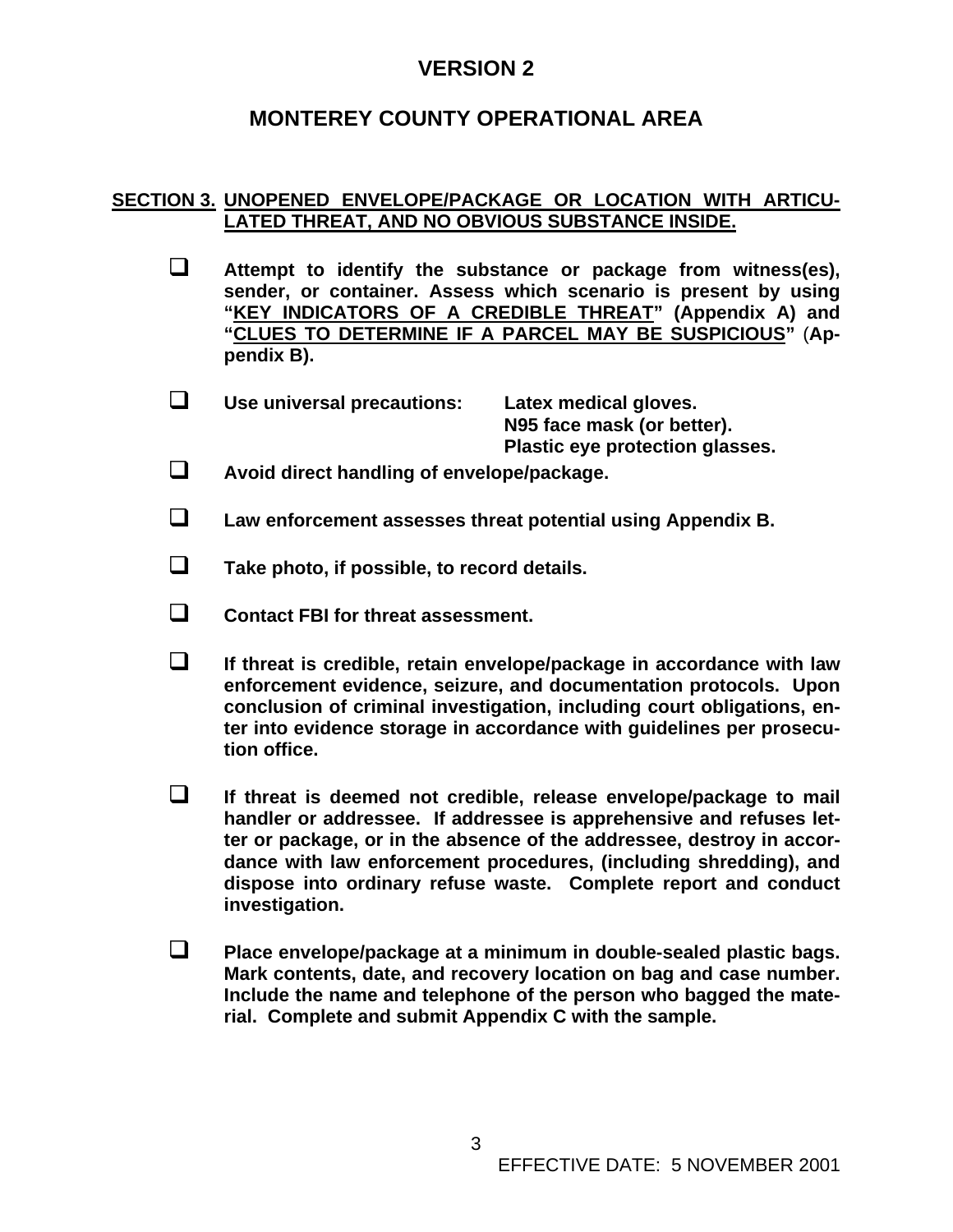### **MONTEREY COUNTY OPERATIONAL AREA**

#### **SECTION 3. CONTINUED.**

- **Coordinate delivery to County Health Department Laboratory with responsible law enforcement agency or other appropriate agency.**
- **Remove gloves and wash hands with anti-bacterial soap and water for 1 minute.**
- **Have anyone else who contacted envelope/package wash hands with anti-bacterial soap and water for 1 minute.**
- **Place medical gloves and face mask in sealed plastic bag and dispose of in regular trash.**
- **Wash eye protection glasses with anti-bacterial soap and water.**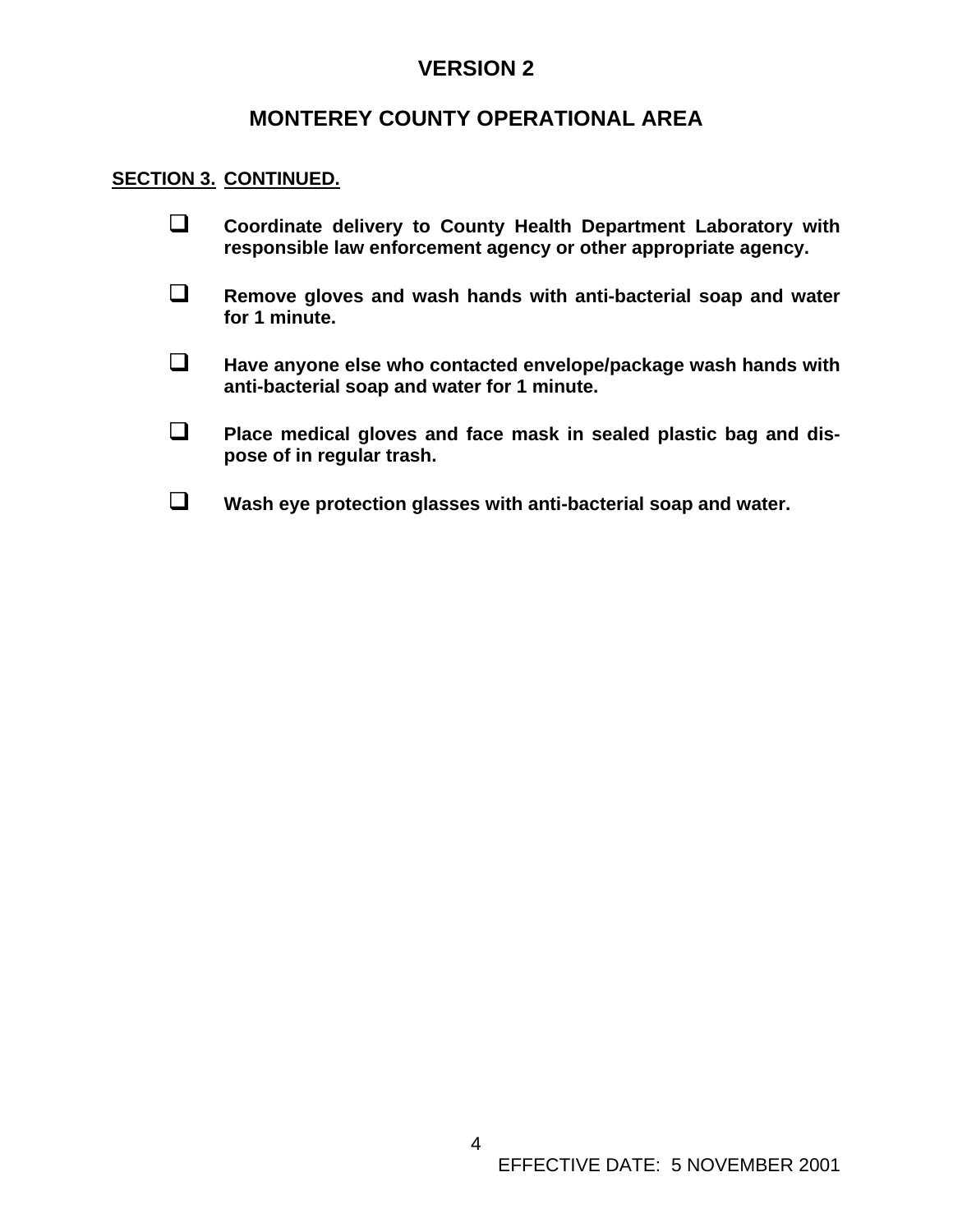### **MONTEREY COUNTY OPERATIONAL AREA**

#### **SECTION 4. MINOR SPILL OF UNKNOWN POWDER (LESS THAN 1 CUP), NO EX-POSURES AND NO CREDIBLE THREAT, AND NO REASONABLE IN-DICATION OF A HAZARD.**

- **Attempt to identify the substance or package from witness(es), sender, or container. Assess which scenario is present by using "KEY INDICATORS OF A CREDIBLE THREAT" (Appendix A) and "CLUES TO DETERMINE IF A PARCEL MAY BE SUSPICIOUS"** (**Appendix B).**
- **Avoid contact with substance and remain upwind.**
- **Use universal precautions: Latex medical gloves. N95 face mask (or better). Plastic eye protection glasses.**
- **Attempt to identify substance through witness(es) or container.**
- **Soak substance with liquid household bleach.**
- **Flush saturated substance with copious amount of water.**
- **Soak medical gloves and face mask in liquid household bleach, place in double sealed plastic bags, and dispose in regular trash.**
- **Wash hands with anti-bacterial soap and water for 1 minute.**
- **Wash eye protection glasses with anti-bacterial soap and water.**
- **Complete written report, including all requested information**

5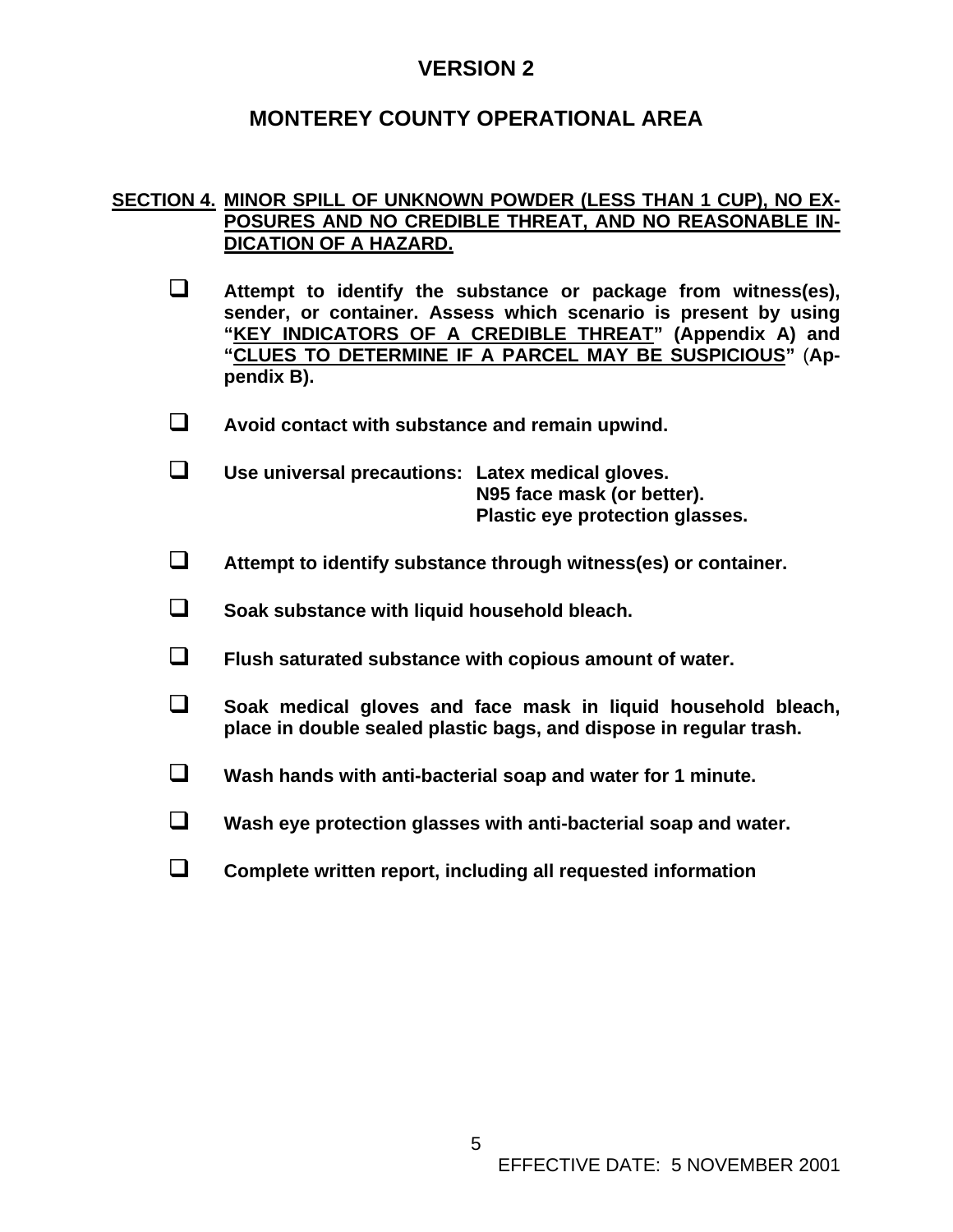### **MONTEREY COUNTY OPERATIONAL AREA**

#### **SECTION 5. INDOOR SPILL OF UNKNOWN/SUSPICIOUS SUBSTANCE, NO THREAT, AND AN UNKNOWN HAZARD.**

- **Attempt to identify the substance or package from witness(es), sender, or container. Assess which scenario is present by using "KEY INDICATORS OF A CREDIBLE THREAT" (Appendix A) and "CLUES TO DETERMINE IF A PARCEL MAY BE SUSPICIOUS"** (**Appendix B).**
- **Treat as a Hazardous Material Incident for an unidentified hazard. Do not focus on a particular substance or develop tunnel vision.**
- **Follow established hazardous material response procedures.**
- **Use full structural safety clothing with SCBA.**
- **ISOLATE:** Isolate and deny entry.
- **Request Monterey County Division of Environmental Health response.**
- **Responsible agency request Hazardous Material Team response.**
- **Notify local hospital of potential HazMat incident if individuals have been exposed.**
- **Isolate exposed individuals in Safe Refuge Area and hold for decontamination and medical follow-up (If no medical signs or symptoms present).**
- **Provide expedient decontamination of exposed individuals WITH medical signs/symptoms present with soap and water (shower preferable).**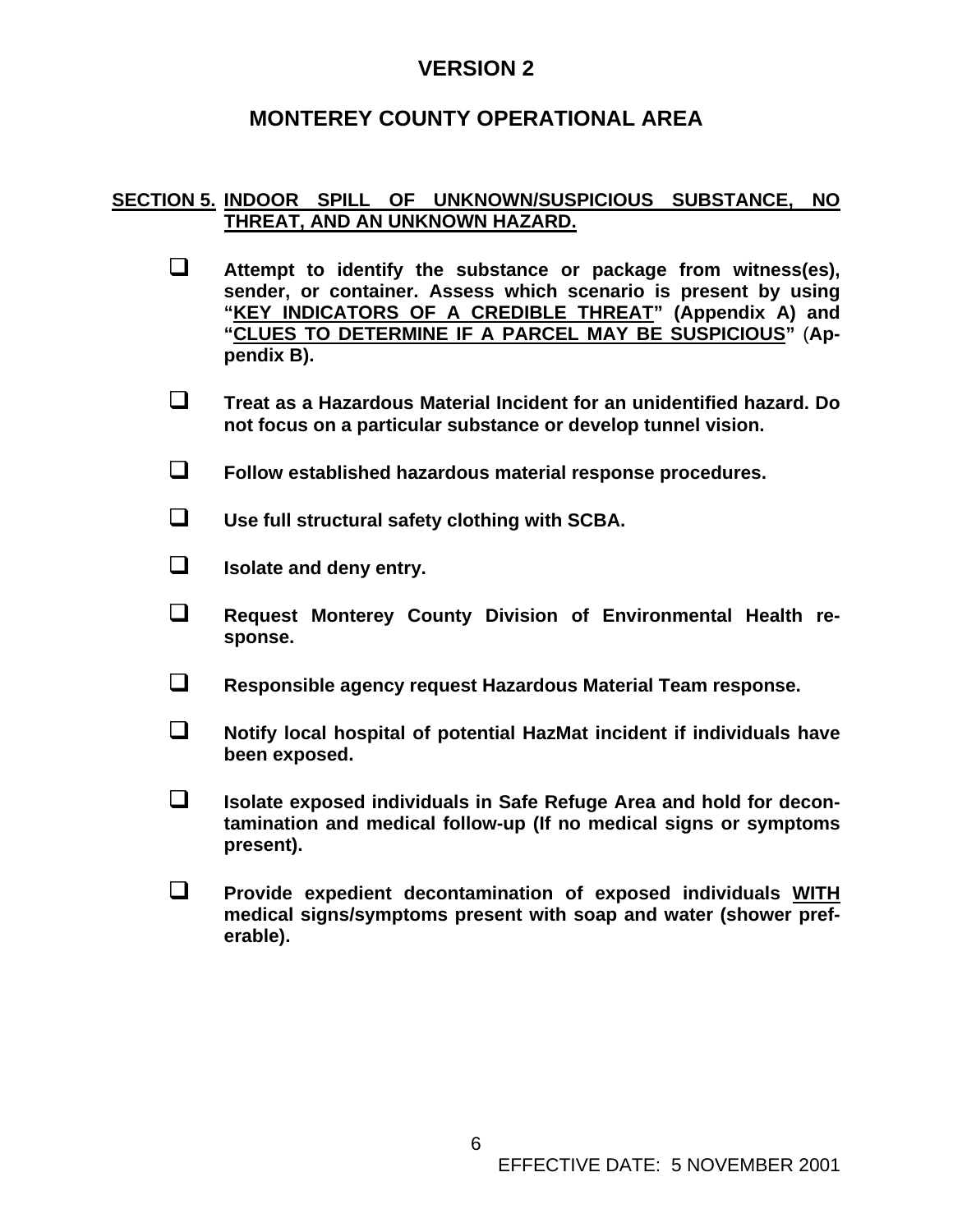### **MONTEREY COUNTY OPERATIONAL AREA**

### **SECTION 6. LARGE OUTDOOR SPILL OF UNKNOWN SUBSTANCE, NO THREAT.**

- **Attempt to identify the substance or package from witness(es), sender, or container. Assess which scenario is present by using "KEY INDICATORS OF A CREDIBLE THREAT" (Appendix A) and "CLUES TO DETERMINE IF A PARCEL MAY BE SUSPICIOUS"** (**Appendix B).**
- **Treat as a Hazardous Material Incident for an unidentified hazard. Do not focus on a particular substance or develop tunnel vision.**
- **Follow established hazardous material response procedures.**
- **Avoid contact with substance and remain upwind/upslope.**
- **Use full structural safety clothing with SCBA.**
- **Isolate and deny entry.**
- **Request Monterey County Division of Environmental Health response.**
- **Responsible agency request Hazardous Material Team response.**
- **Notify local hospital of potential HazMat incident.**
- **Isolate exposed individuals in Safe Refuge Area and hold for decontamination and medical follow-up (If no medical signs or symptoms present).**
- **Provide expedient decontamination of exposed individuals WITH medical signs/symptoms present with soap and water (shower preferable).**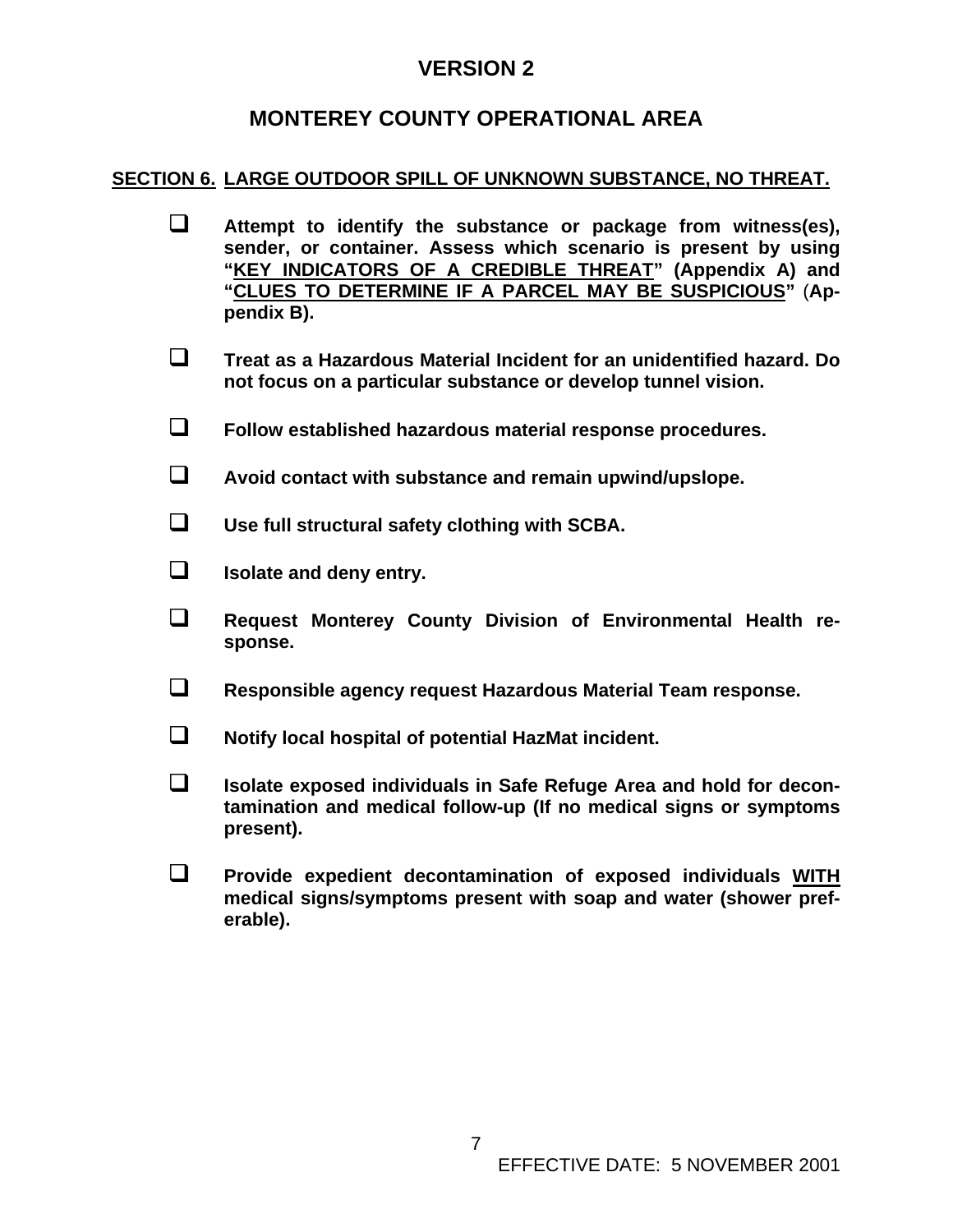### **MONTEREY COUNTY OPERATIONAL AREA**

#### **SECTION 7. OPENED ENVELOPE/PACKAGE WITH SUSPICIOUS SUBSTANCE, OR SUBSTANCE SPILLED OR LEAKING FROM ENVELOPE/PACK-AGE, AND ARTICULATED THREAT.**

- **Attempt to identify the substance or package from witness(es), sender, or container. Assess which scenario is present by using "KEY INDICATORS OF A CREDIBLE THREAT" (Appendix A) and "CLUES TO DETERMINE IF A PARCEL MAY BE SUSPICIOUS"** (**Appendix B).**
- **Local law enforcement will contact FBI for threat assessment.**
- **If a credible, or positive for hazardous agents, the FBI may respond and handle the evidence. Test to confirm the presence of biological agents will need to be conducted at the Monterey County Public Health Laboratory. Complete and submit Appendix C with the sample.**
- **Have law enforcement process on the basis of criminal intent.**
- **At a minimum, bag specimens in a double sealed plastic bag for delivery to an appropriate lab in consultation with the FBI, local hazardous-material team and your local Public Health Department. Observe appropriate chain-of-custody measures. (If there is a danger, the unknown material may dissipate or otherwise disappear, photograph and take at least two (2) samples [one for primary lab work and one for criminal evidence.)**
- **Avoid contact with package/substance and remain upwind/upslope.**
- **Use full structural safety clothing with SCBA.**
- **Isolate and deny entry.**
- **Request Monterey County Division of Environmental Health Response.**
- **Responsible agency request Hazardous Material Team response.**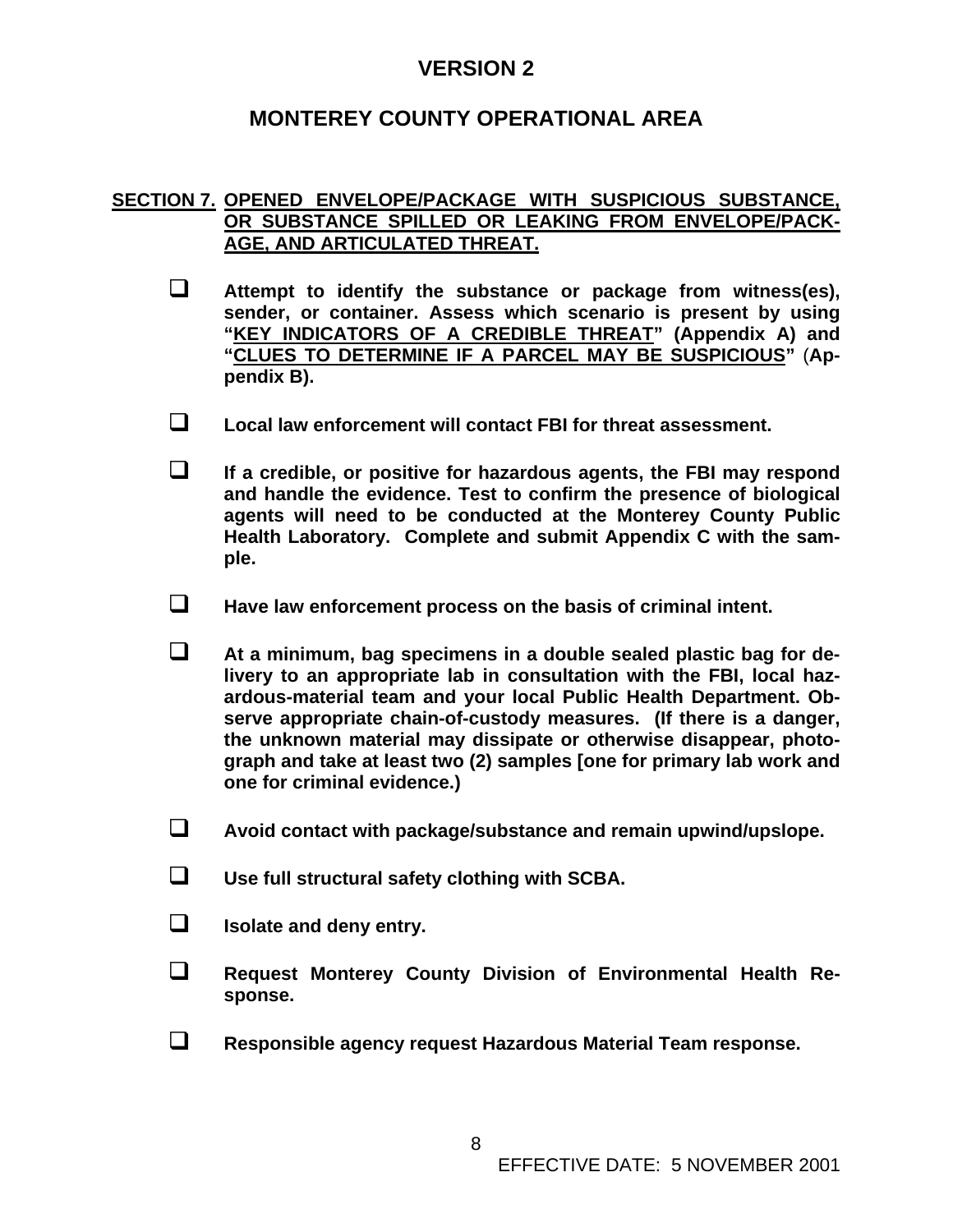### **MONTEREY COUNTY OPERATIONAL AREA**

#### **SECTION 7. CONTINUED.**

- **Notify local hospital of potential HazMat incident.**
- **Isolate exposed individuals in Safe Refuge Area and hold for determination of decontamination and medical follow-up (If no medical signs or symptoms present).**
- **Provide expedient decontamination of exposed individuals WITH medical signs/symptoms present with soap and water (shower preferable).**
- **Wash hands with anti-bacterial soap and water for 1 minute.**
- **Treat as a Hazardous Material Incident for an unidentified hazard. Do not focus on a particular substance or develop tunnel vision.**
- **Follow established hazardous material response procedures.**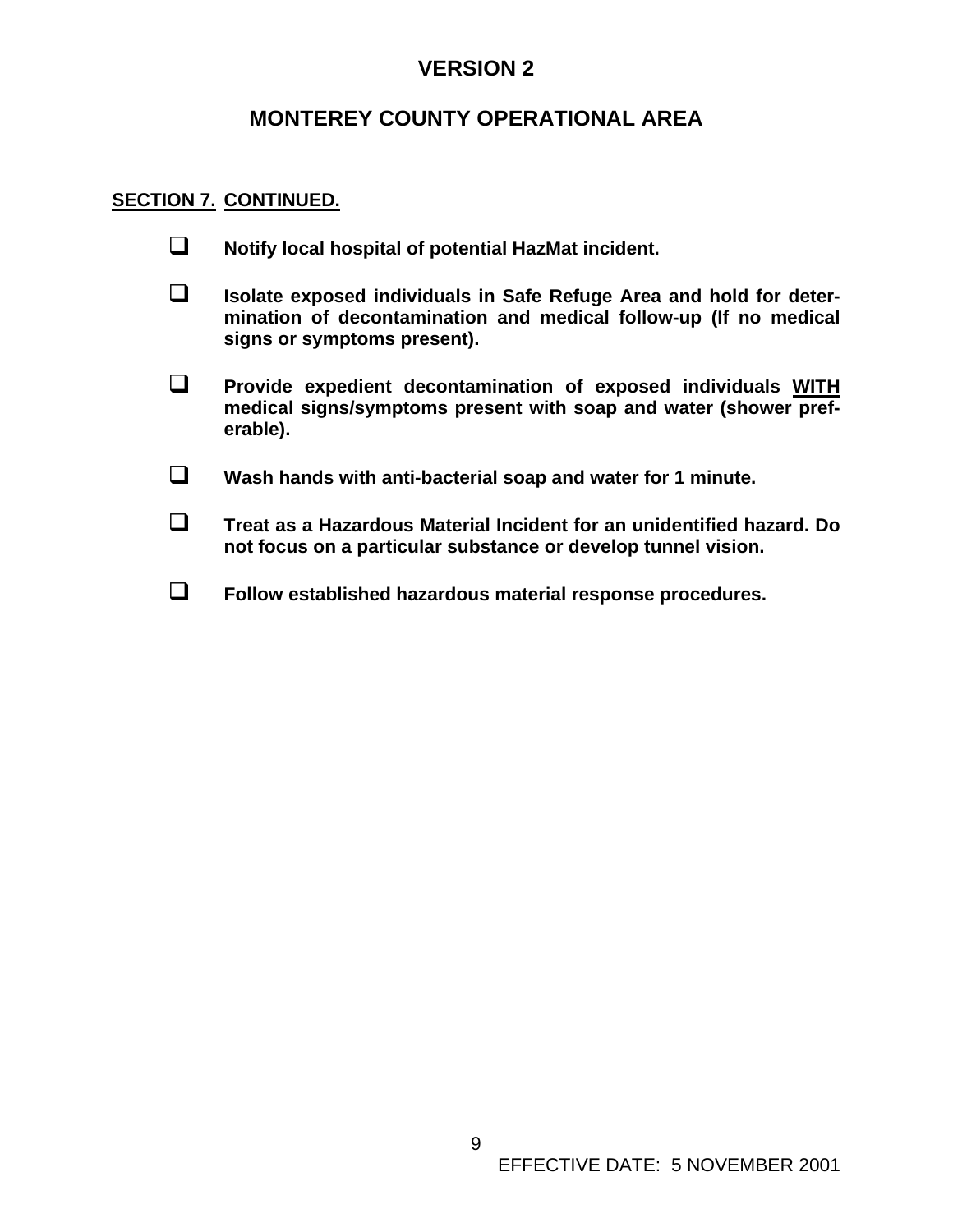### **MONTEREY COUNTY OPERATIONAL AREA**

#### **APPENDIX A**

#### **KEY INDICATORS OF A CREDIBLE THREAT**

- **1. Envelope or package contains some form of an articulated threat (written threat, photos, etc.), or**
- **2. An articulated threat was conveyed to that location, business or person by E-mail, telephone message, etc., or,**
- **3. Some type of material such as powder, liquid, which cannot be easily explained as usual or common for that item, area or location, or,**
- **4. The recipient addressee or the site at which the item was received is a likely target.**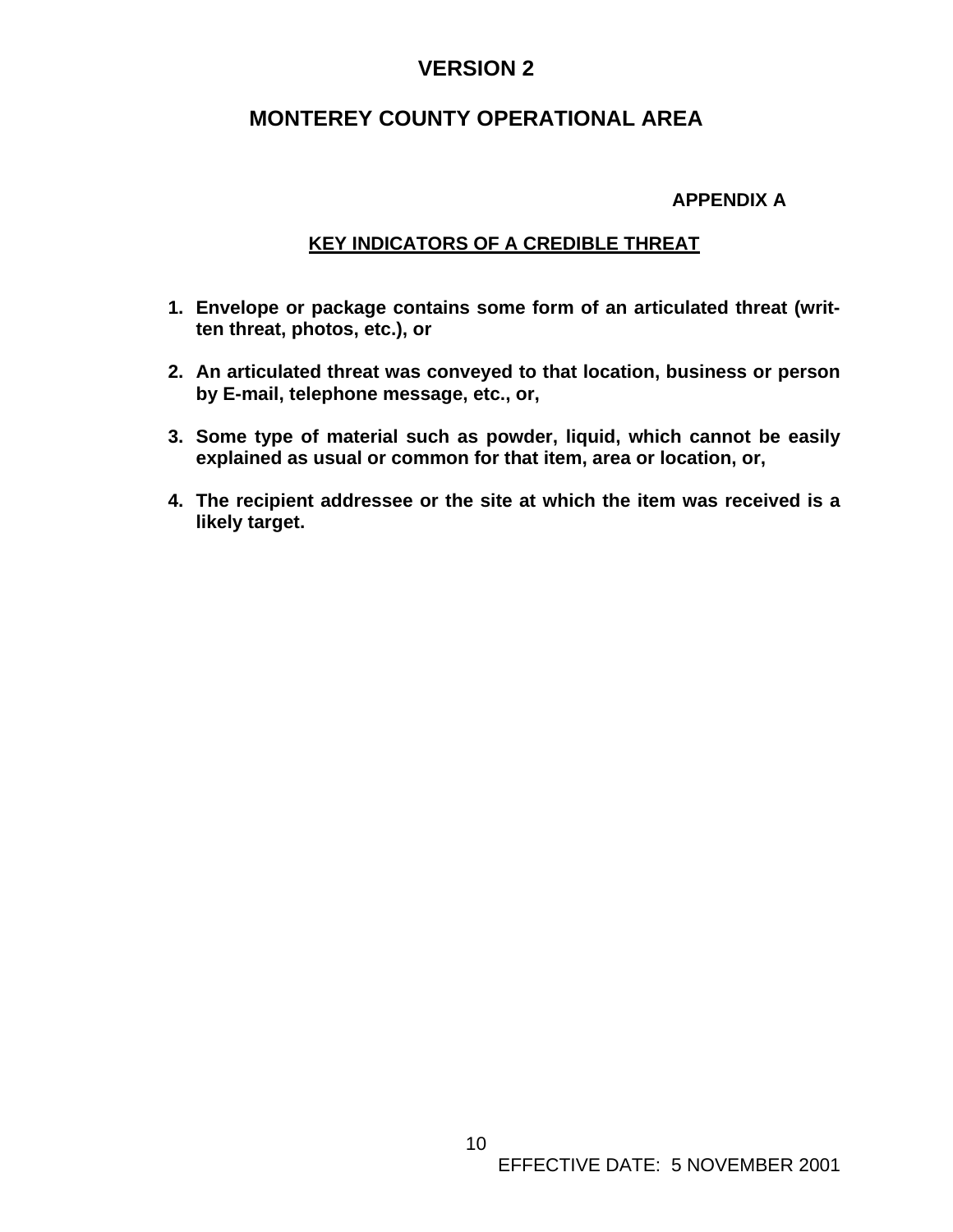### **MONTEREY COUNTY OPERATIONAL AREA**

**Appendix B** 

### **CLUES TO DETERMINE IF A PARCEL MAY BE SUSPICIOUS**

- **1. Regular postage stamps used instead of meter imprint/strip.**
- **2. Excessive postage, tape, or string used.**
- **3. Scotch tape used to seal an envelope.**
- **4. Address (and return) written or hand printed instead of labeled or machine/computer printed.**
- **5. Written address with no return address.**
- **6. Letter/package addressed to someone no longer with organization or is otherwise outdated.**
- **7. No return address, or return address cannot be verified as legitimate or that is bogus, or totally unfamiliar to the addressee.**
- **8. Written return address/zip code does not match or correspond to postmark, or postal hand stamp.**
- **9. Unusual weight given letter/package size, or is lopsided or oddly shaped.**
- **10. Marked with restrictive endorsements, such as "Personal" or "Confidential".**
- **11. When envelope held up to bright light, a fine residue powder or granular substance might be in evidence.**
- **12. When tipped side to side, package or envelope contents might reveal noise like sand inside.**
- **13. There is no letter inside the envelope when held up to the light.**
- **14. Any additional non-standard statements written or printed on the package or envelope.**
- **15. Strange odor emanating from the parcel or stains on the parcel.**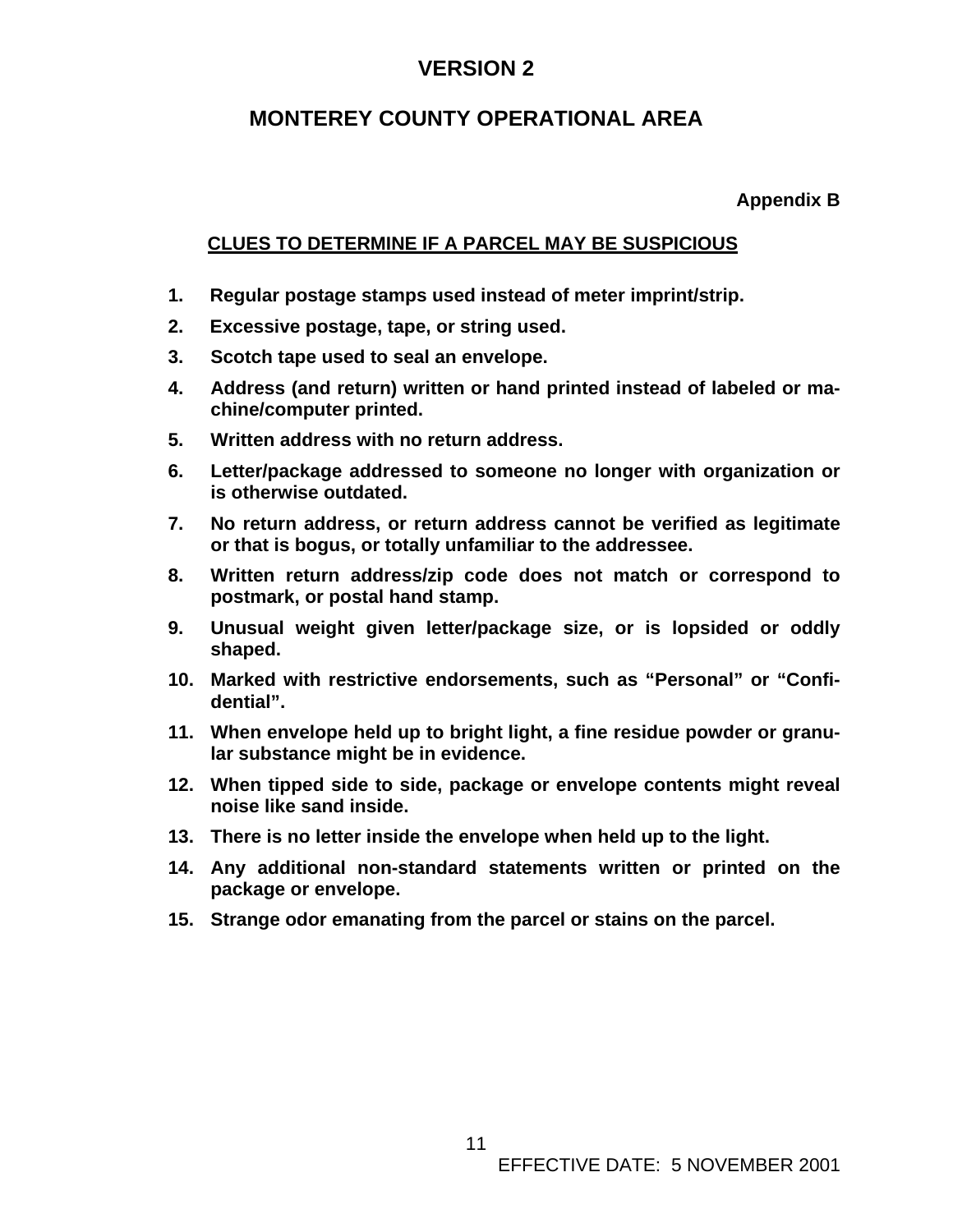# **MONTEREY COUNTY OPERATIONAL AREA**

**Appendix C** 

### **Biological Agent Threat Questionnaire**

| $\mathbf 1$ .  |                                                                                                                                                |
|----------------|------------------------------------------------------------------------------------------------------------------------------------------------|
|                | <b>Address:</b>                                                                                                                                |
|                |                                                                                                                                                |
|                | <b>Telephone No.</b><br><u> 2008 - Jan Barnett, fransk politik (d. 1888)</u>                                                                   |
|                | Date of Birth:<br><u> 1989 - Johann John Stone, mars et al. 1989 - John Stone, mars et al. 1989 - John Stone, mars et al. 1989 - Joh</u>       |
|                | <b>Occupation:</b>                                                                                                                             |
|                | <b>Duties:</b>                                                                                                                                 |
| 2 <sub>1</sub> | <b>Business</b>                                                                                                                                |
|                | <b>Residence</b>                                                                                                                               |
| 3.             | Mail or telephone threat(s) received? $\Box$ Yes<br><b>No</b>                                                                                  |
|                | If yes, give details:<br><u> 2008 - Jan James James James James James James James James James James James James James James James James Ja</u> |
|                |                                                                                                                                                |
|                |                                                                                                                                                |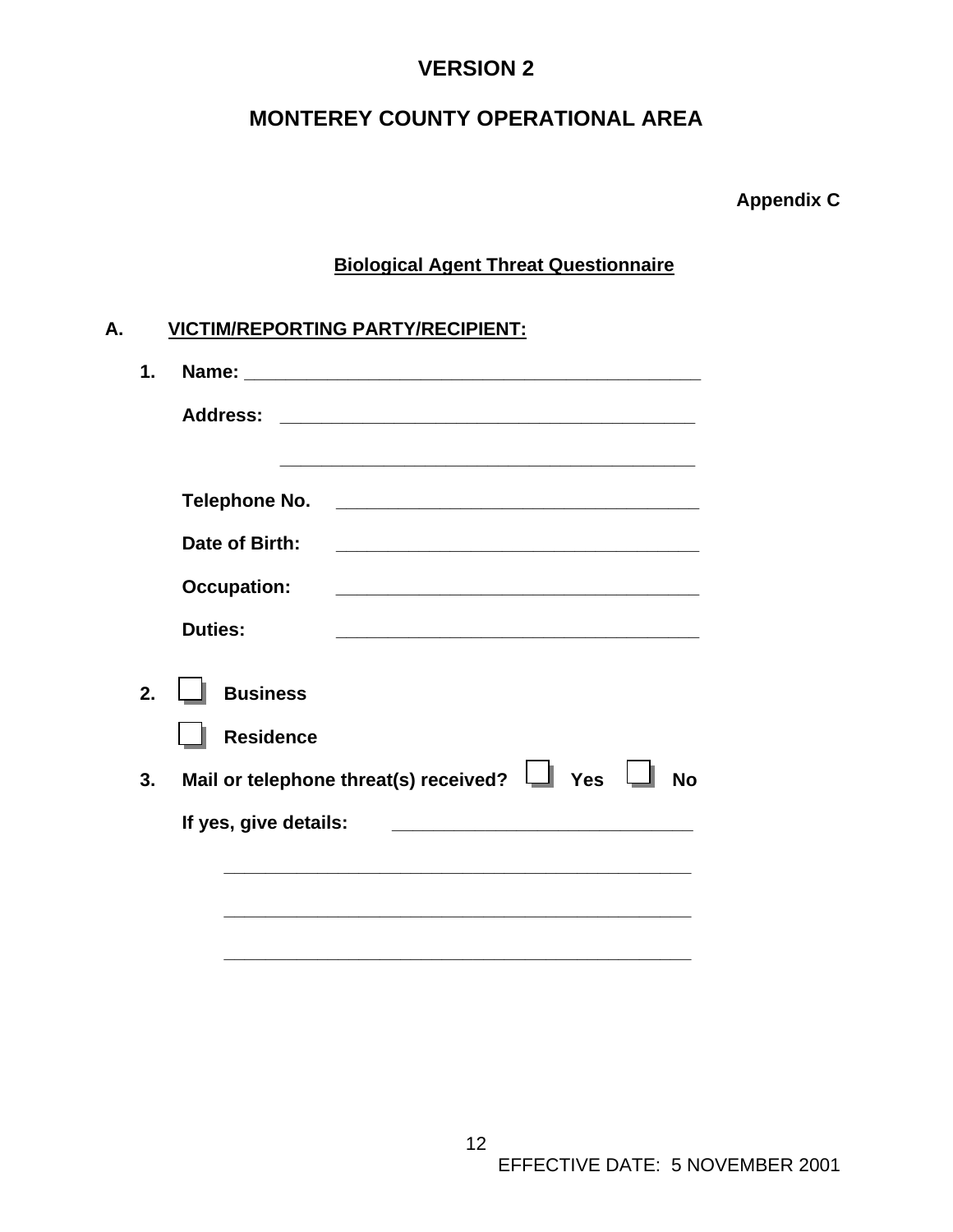# **MONTEREY COUNTY OPERATIONAL AREA**

|    | 4. | Does victim/reporting party/recipient believe he/she may be targeted?<br>$\Box$ Yes $\Box$ No                                                                                                                                                          |
|----|----|--------------------------------------------------------------------------------------------------------------------------------------------------------------------------------------------------------------------------------------------------------|
|    |    |                                                                                                                                                                                                                                                        |
| В. |    | ENVELOP/PACKAGE:                                                                                                                                                                                                                                       |
|    | 1. | Addressee:                                                                                                                                                                                                                                             |
|    | 2. | <u> 1989 - Johann Stein, mars an deutscher Stein und der Stein und der Stein und der Stein und der Stein und der</u><br>the control of the control of the control of the control of the control of the control of                                      |
|    | 3. | Typewritten II Handwritten                                                                                                                                                                                                                             |
|    | 4. | Postmark present? I Yes I No                                                                                                                                                                                                                           |
|    |    | If yes, where?<br><u> 2002 - Johann Johann Johann Johann Johann Johann Johann Johann Johann Johann Johann Johann Johann Johann Johann Johann Johann Johann Johann Johann Johann Johann Johann Johann Johann Johann Johann Johann Johann Johann Joh</u> |
|    | 5. | Postage stamp(s)? $\Box$ Type: ___________ How many: _____                                                                                                                                                                                             |
|    |    | Postage meter strip                                                                                                                                                                                                                                    |
|    |    | 6. Type of envelope: $\Box$ Personal $\Box$ Business $\Box$ Other                                                                                                                                                                                      |
|    |    | 7. How was envelope sealed? $\Box$ Tape $\Box$ Adhesive $\Box$ Other                                                                                                                                                                                   |
|    |    | 8. Any additional exterior markings?<br><u> 1989 - Johann Barbara, martxa alemaniar a</u>                                                                                                                                                              |
|    |    |                                                                                                                                                                                                                                                        |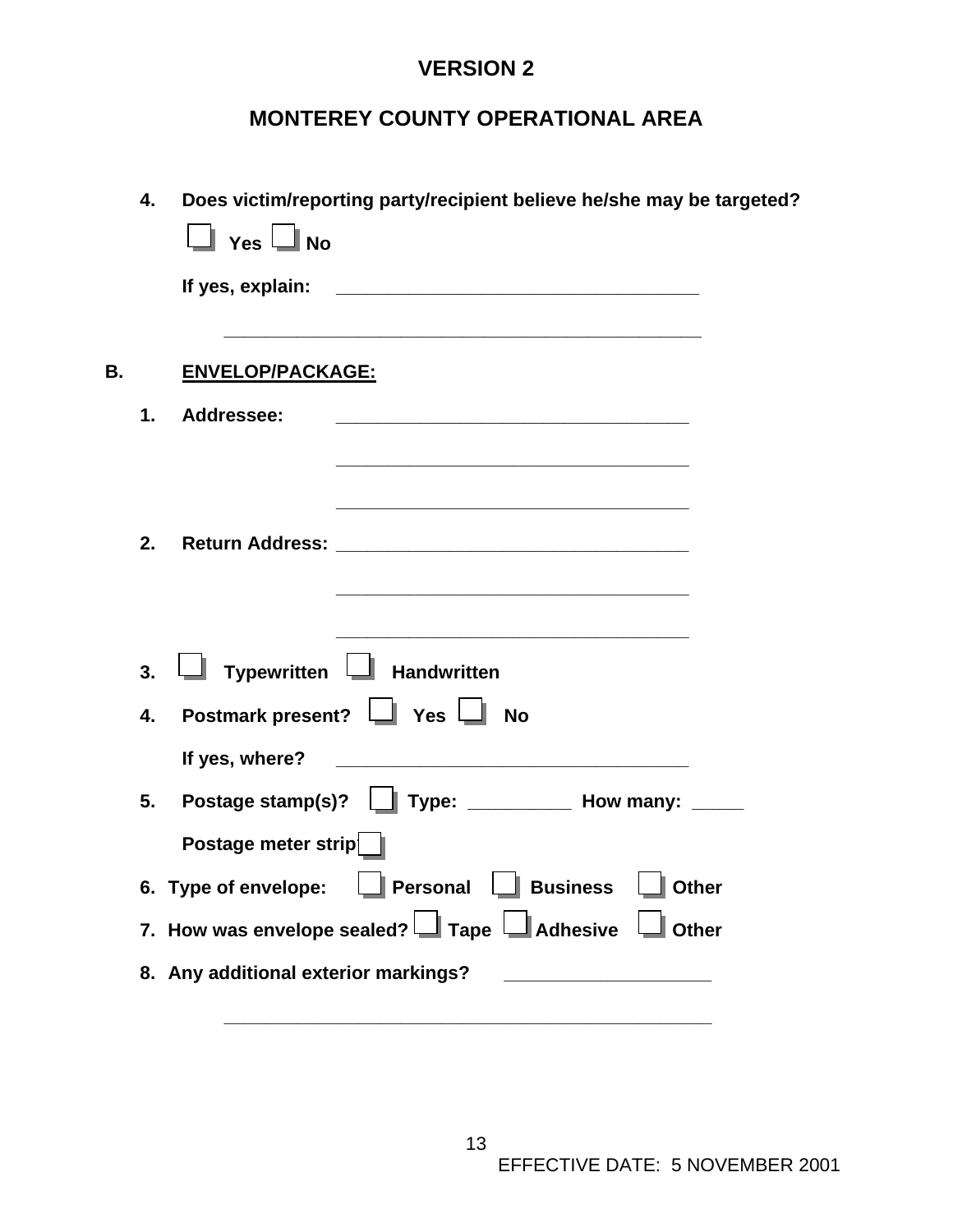# **MONTEREY COUNTY OPERATIONAL AREA**

|    | 9.            |         | Any exterior stains? |                                                                                                                       |
|----|---------------|---------|----------------------|-----------------------------------------------------------------------------------------------------------------------|
|    |               |         |                      |                                                                                                                       |
| С. |               | LETTER: |                      |                                                                                                                       |
|    | $\mathbf 1$ . |         |                      |                                                                                                                       |
|    | 2.            |         |                      | Any overt threat contained in letter? $\Box$ Yes $\Box$<br><b>No</b>                                                  |
|    |               |         |                      |                                                                                                                       |
|    |               |         |                      | <u> 1989 - Johann Stoff, deutscher Stoff, der Stoff, der Stoff, der Stoff, der Stoff, der Stoff, der Stoff, der S</u> |
|    | 3.            |         |                      | Any visible stains on letter?   Yes   No                                                                              |
|    |               |         |                      |                                                                                                                       |
|    |               |         |                      |                                                                                                                       |
| D. |               |         |                      | FOREIGN MATERIAL WITHIN ENVELOPE:                                                                                     |
|    | 1.            |         |                      | Describe material found within envelope.                                                                              |
|    |               |         |                      |                                                                                                                       |
|    |               |         |                      | Granule size & shape:                                                                                                 |

 **\_\_\_\_\_\_\_\_\_\_\_\_\_\_\_\_\_\_\_\_\_\_\_\_\_\_\_\_\_\_\_**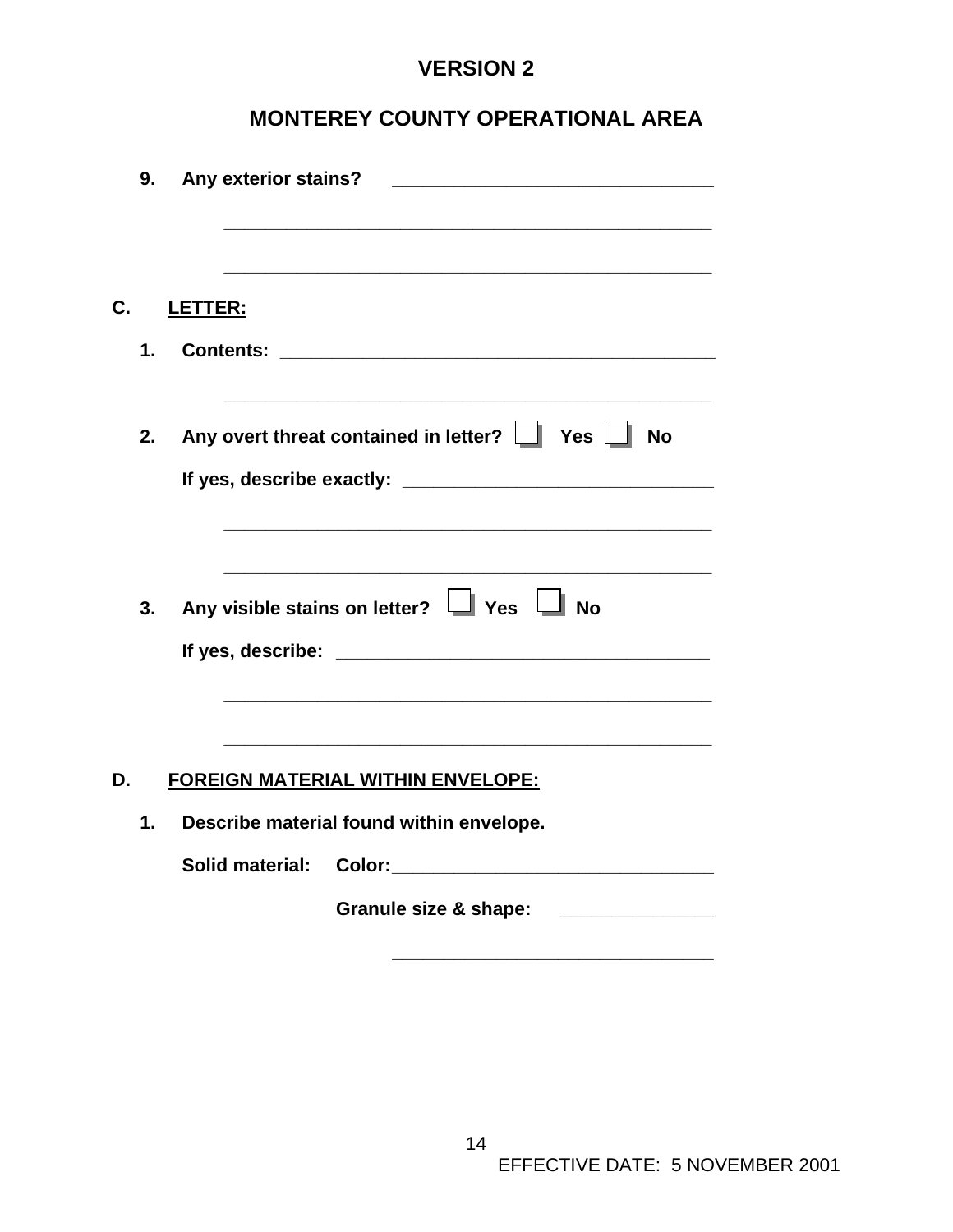# **MONTEREY COUNTY OPERATIONAL AREA**

|    |                          | Describe any odor:                                                                                                    |
|----|--------------------------|-----------------------------------------------------------------------------------------------------------------------|
|    |                          | Did material appear to become airborne upon<br>opening?   Yes   No                                                    |
|    |                          | Liquid material: Describe container type and size:                                                                    |
|    |                          | <u> 1989 - Johann Barn, mars eta bainar eta bainar eta baina eta baina eta baina eta baina eta baina eta baina e</u>  |
|    |                          | <b>Container material:</b>                                                                                            |
|    |                          | $\boxed{\phantom{a}}$ Plastic $\boxed{\phantom{a}}$ Metal $\boxed{\phantom{a}}$ Other:<br><b>Glass</b>                |
|    |                          | <b>Color of liquid:</b>                                                                                               |
|    |                          | Transparent   Opaque                                                                                                  |
|    |                          | Is liquid leaking from container? Ses No                                                                              |
|    | <b>EXPOSURE:</b>         |                                                                                                                       |
| 1. |                          |                                                                                                                       |
| 2. |                          | Mode of Delivery (USPS, UPS, FedEx, etc.): [2006] [2006]                                                              |
| 3. |                          |                                                                                                                       |
| 4. | Area(s) of body exposed: | <u> 1999 - Johann Harry Harry Harry Harry Harry Harry Harry Harry Harry Harry Harry Harry Harry Harry Harry Harry</u> |
| 5. | Spill:                   | <u> 1989 - Johann Stoff, amerikansk politiker (d. 1989)</u><br>∐ Yes ∐ No                                             |

**D. EXPOSURE:**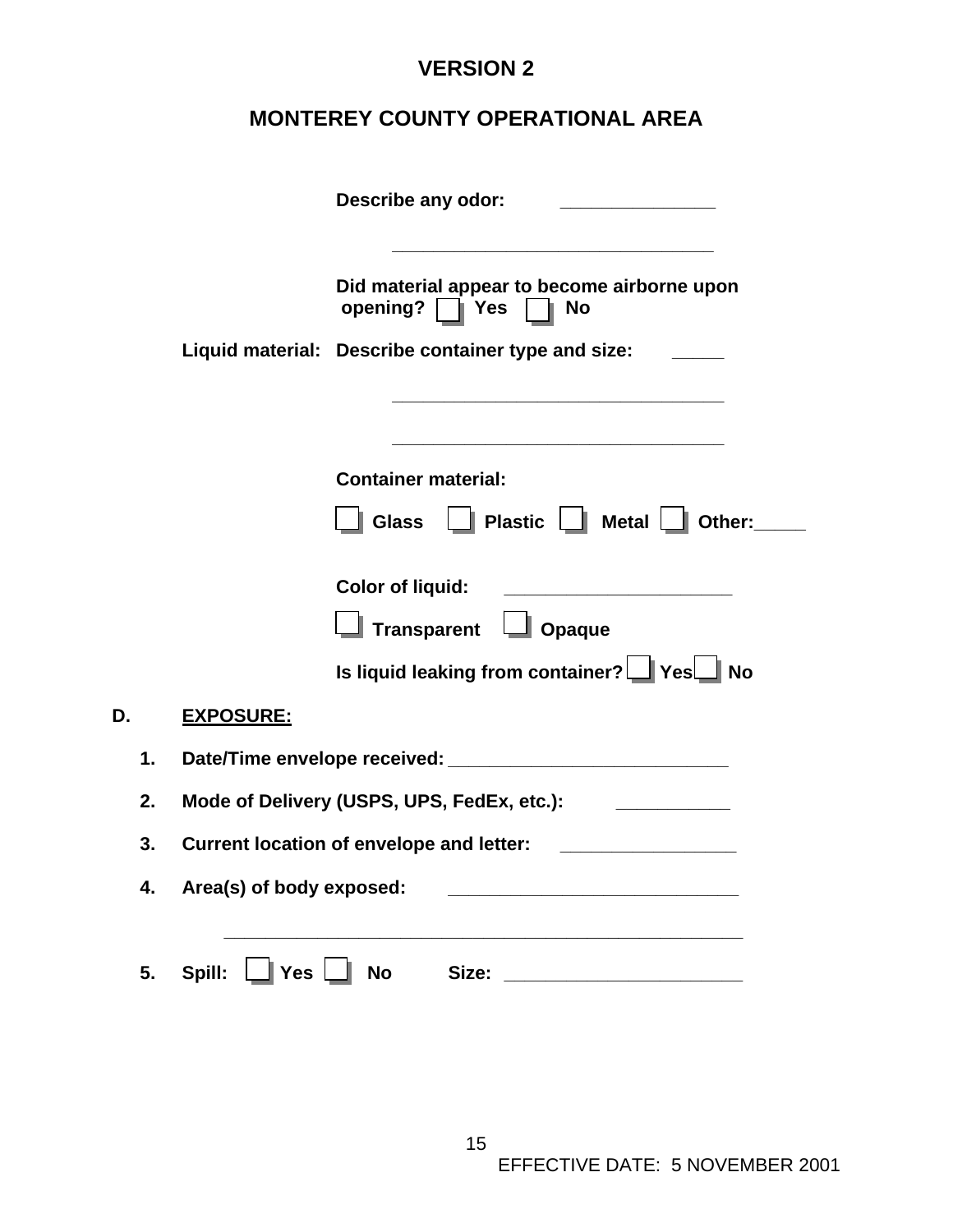# **MONTEREY COUNTY OPERATIONAL AREA**

|    | 6.       | Others who had contact with envelope or product: (Complete list of ex-<br>posed people.)                                                      |
|----|----------|-----------------------------------------------------------------------------------------------------------------------------------------------|
| Е. |          | <u>HEALTH:</u>                                                                                                                                |
|    | 1.       | Is victim/reporting party/recipient experiencing any physical symptoms?                                                                       |
|    |          |                                                                                                                                               |
|    |          |                                                                                                                                               |
|    | 2.<br>3. | How long after exposure did symptoms occur? ___________<br>Has victim/reporting party/recipient seen a doctor? $\Box$ Yes $\Box$<br><b>No</b> |
|    |          |                                                                                                                                               |
| F. |          | <b>NOTIFICATIONS.</b>                                                                                                                         |
|    | 1.       | Has victim/reporting party/recipient notified any of the following?                                                                           |
|    |          | <b>Police or Sheriff</b><br><b>Fire Department</b>                                                                                            |
|    |          | <b>Health Dept.</b><br><b>HazMat Team</b>                                                                                                     |
|    |          | Other:<br><u> 1980 - Jan Barbara, manazarta bashkar a shekara 1980 - André Santa Barbara, mash</u>                                            |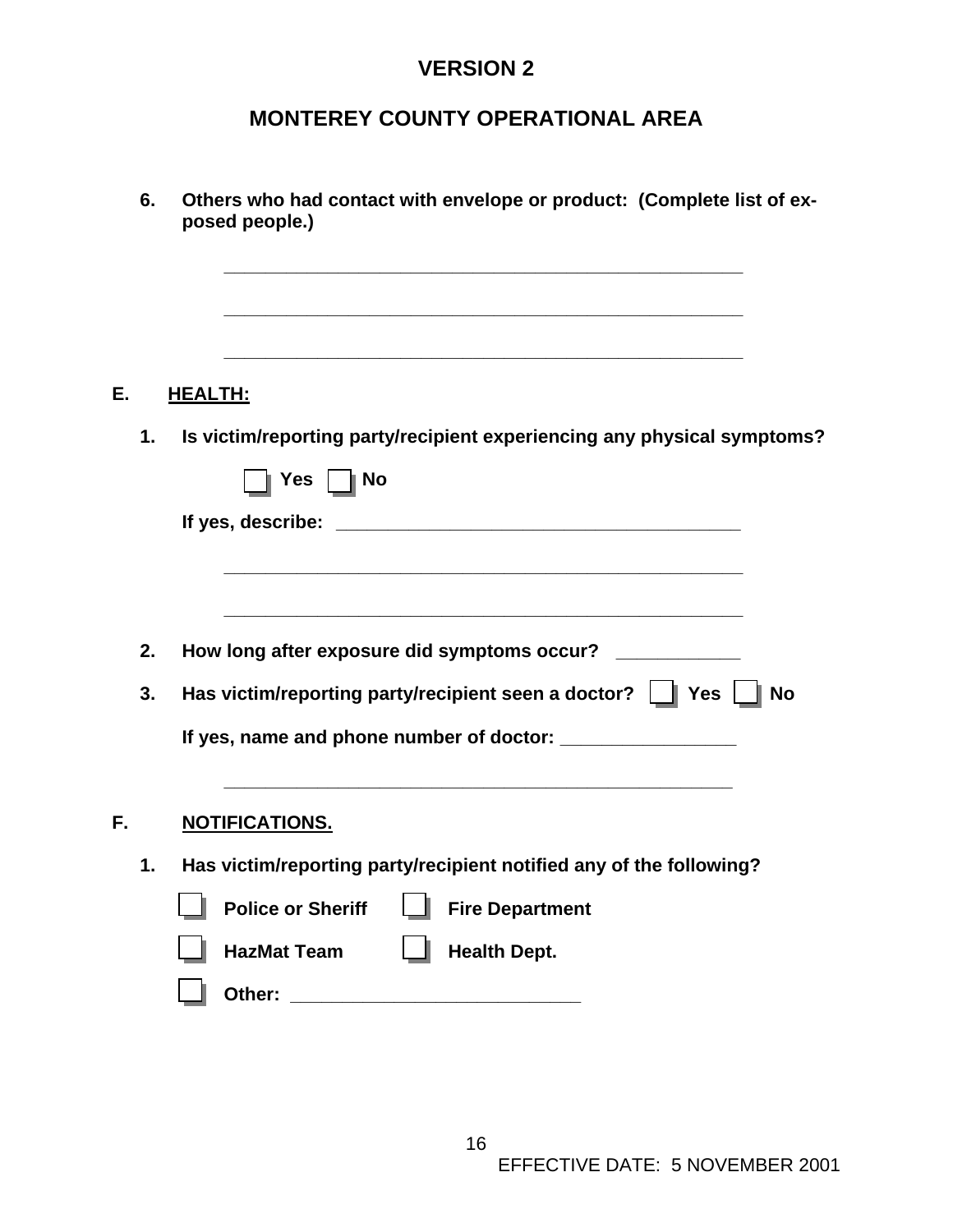## **MONTEREY COUNTY OPERATIONAL AREA**

### **2. Has law enforcement notified FBI? What was their response?**

Yes **no No** 

**\_\_\_\_\_\_\_\_\_\_\_\_\_\_\_\_\_\_\_\_\_\_\_\_\_\_\_\_\_\_\_\_\_\_\_\_\_\_\_\_\_\_\_\_\_\_\_\_\_\_\_\_\_\_\_\_\_\_\_\_\_\_\_** 

### **G. CHAIN OF CUSTODY.**

| <b>PRINT NAME</b>  | <b>SIGNATURE</b> | <b>AGENCY</b> | <b>DATE/TIME</b> | <b>COMMENT</b> |
|--------------------|------------------|---------------|------------------|----------------|
| Collected by:      |                  |               |                  |                |
| Received by:       |                  |               |                  |                |
| Received by:       |                  |               |                  |                |
| Received by:       |                  |               |                  |                |
| Received by:       |                  |               |                  |                |
| <b>Received by</b> |                  |               |                  |                |
| <b>Received by</b> |                  |               |                  |                |
| <b>Received by</b> |                  |               |                  |                |
| <b>Received by</b> |                  |               |                  |                |

**CASE NUMBER: \_\_\_\_\_\_\_\_\_\_\_\_\_\_\_\_\_\_\_** 

**AGENCY: \_\_\_\_\_\_\_\_\_\_\_\_\_\_\_\_\_\_\_\_\_\_\_\_\_**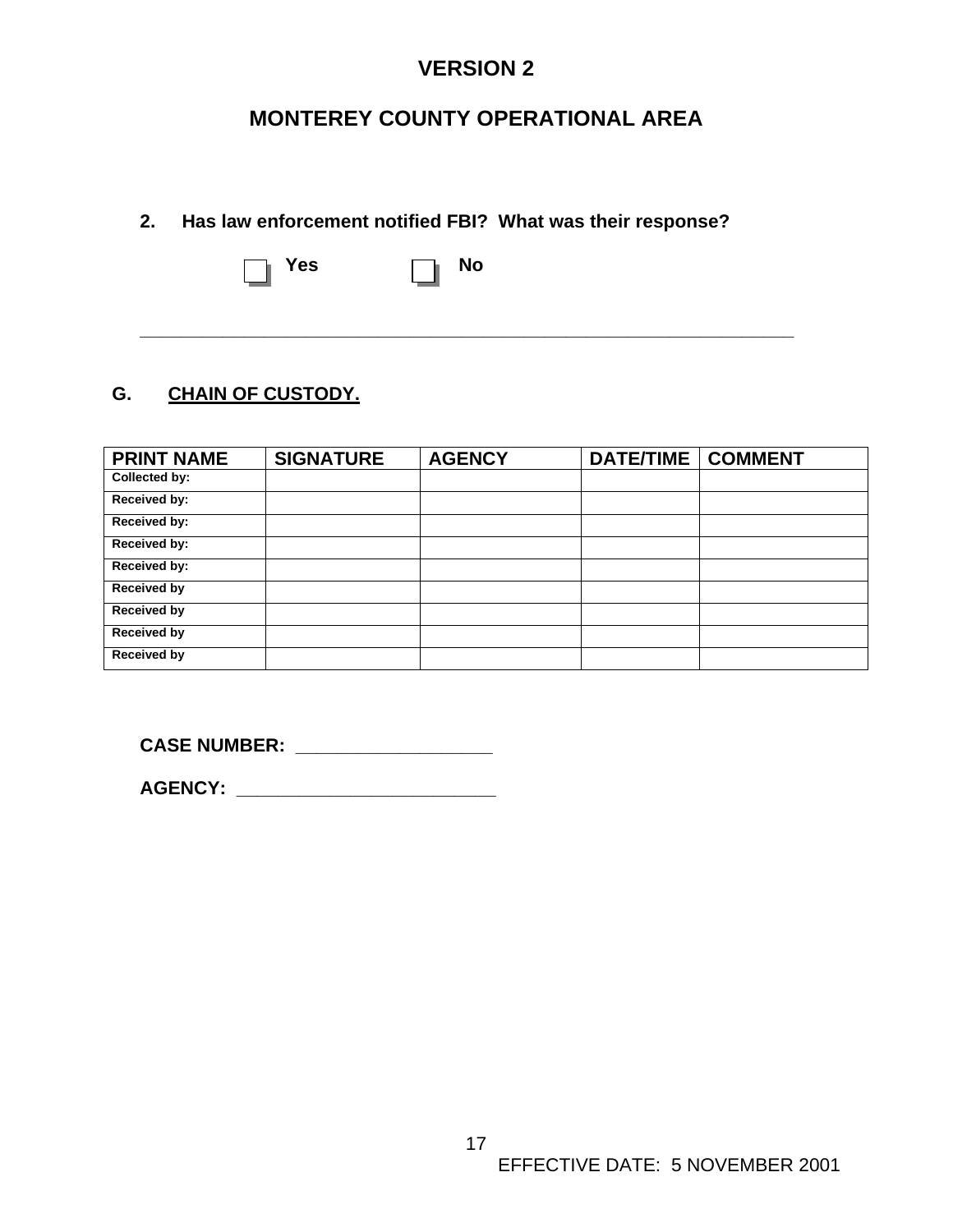\*0 = In the same area.  $1 = \ln \text{the same room}$ 

2 = Sniffed/touched substance

# **MONTEREY COUNTY OPERATIONAL AREA LIST OF POTENTIAL EXPOSED PEOPLE**

| <b>NAME</b> | PHONE # | ADDRESS | <b>EXPOSURE</b> |
|-------------|---------|---------|-----------------|
|             |         |         |                 |
|             |         |         |                 |
|             |         |         |                 |
|             |         |         |                 |
|             |         |         |                 |
|             |         |         |                 |
|             |         |         |                 |
|             |         |         |                 |
|             |         |         |                 |
|             |         |         |                 |
|             |         |         |                 |
|             |         |         |                 |
|             |         |         |                 |
|             |         |         |                 |
|             |         |         |                 |
|             |         |         |                 |
|             |         |         |                 |
|             |         |         |                 |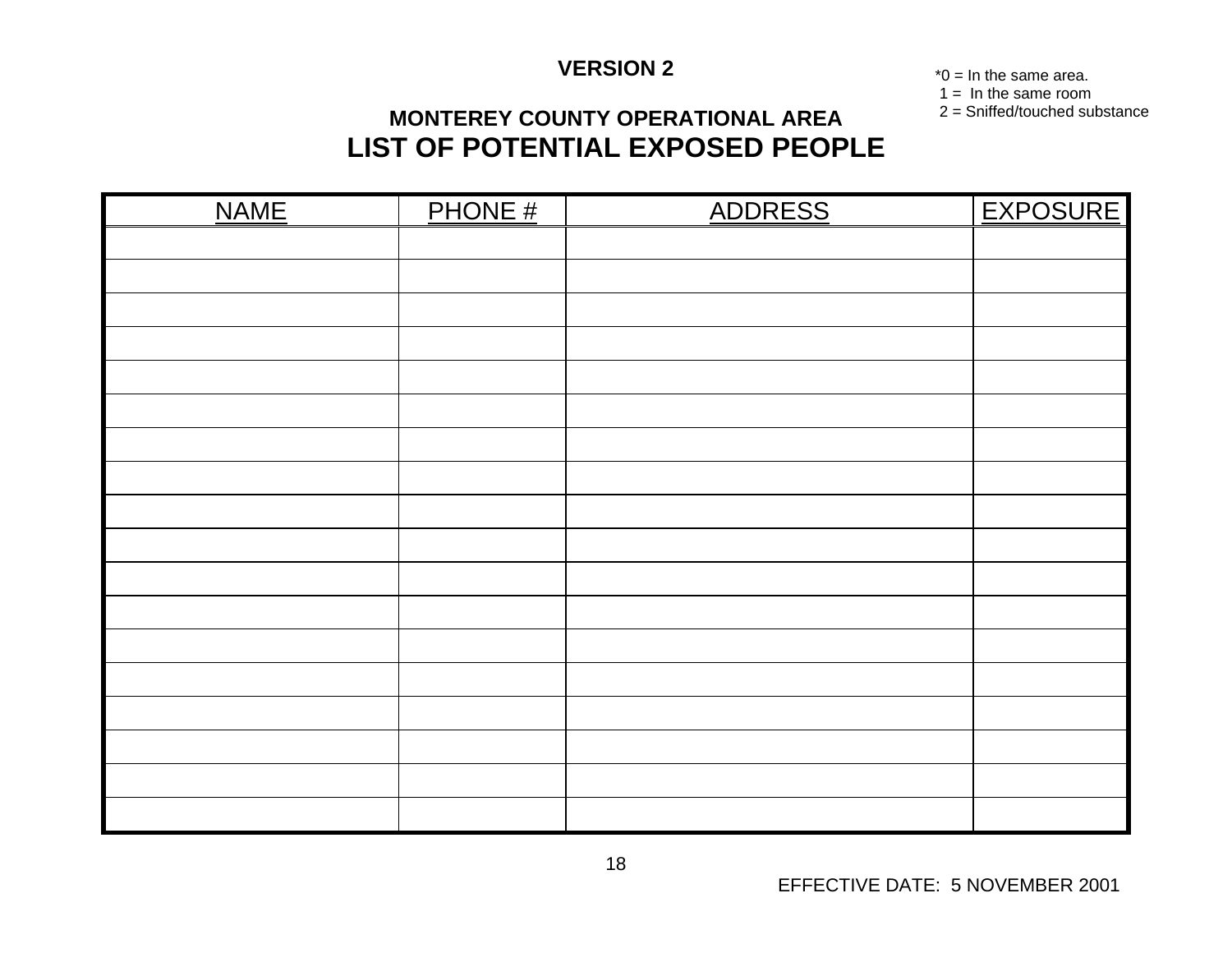#### **MONTEREY COUNTY OPERATIONAL AREA**

### **Hazardous Materials Group Supervisor Protocol/Checklist (Unknown Substance Investigation)**

|                   |                        | Responsibility: Organize and direct the operations of the Hazardous Materials Group.<br>Elements of the group include the Technical Reference, Entry, Site Ac-<br>cess Control, and Decontamination. |
|-------------------|------------------------|------------------------------------------------------------------------------------------------------------------------------------------------------------------------------------------------------|
|                   | <b>Duty Equipment:</b> | Clipboard and pen, two-way radio, and HazMat Group Supervisor<br>vest.                                                                                                                               |
| <b>Checklist:</b> |                        |                                                                                                                                                                                                      |
| O                 |                        | 1. Obtain a situation briefing from the Incident Commander.                                                                                                                                          |
| O                 |                        | 2. Confirm that an initial incident perimeter has been established.                                                                                                                                  |
| O                 |                        | 3. Consult with the IC and Safety Officer to develop an entry plan and assist in<br>the development of the Incident Action Plan (as required).                                                       |
| O                 |                        | 4. Confirm operational radio frequencies:                                                                                                                                                            |
|                   | O                      | Command: ____________________________                                                                                                                                                                |
|                   | O                      |                                                                                                                                                                                                      |
|                   | O                      |                                                                                                                                                                                                      |
| O                 |                        | 5. If there is no indication of an <b>IMMEDIATE DANGER TO LIFE AND/OR</b><br>HEALTH, assign a minimum of one Hazardous Materials Technician/Specialist to<br>enter and obtain samples.               |
| Ő                 |                        | 6. Assign at least one Hazardous Materials Technician/Specialist to conduct ex-<br>pedient decontamination of the entry member.                                                                      |
| O                 |                        | 7. Ensure that all responders can communicate via assigned tactical frequency.                                                                                                                       |
| O                 | 8.<br>tions.           | Confirm that required personnel have completed baseline medical evalua-                                                                                                                              |
| O                 |                        | 9. Ensure that an expedient decontamination station (see attached diagram) is in<br>place and ready for use.                                                                                         |
| O                 |                        | 10. Conduct entry in a minimum of Level B chemical protective clothing.                                                                                                                              |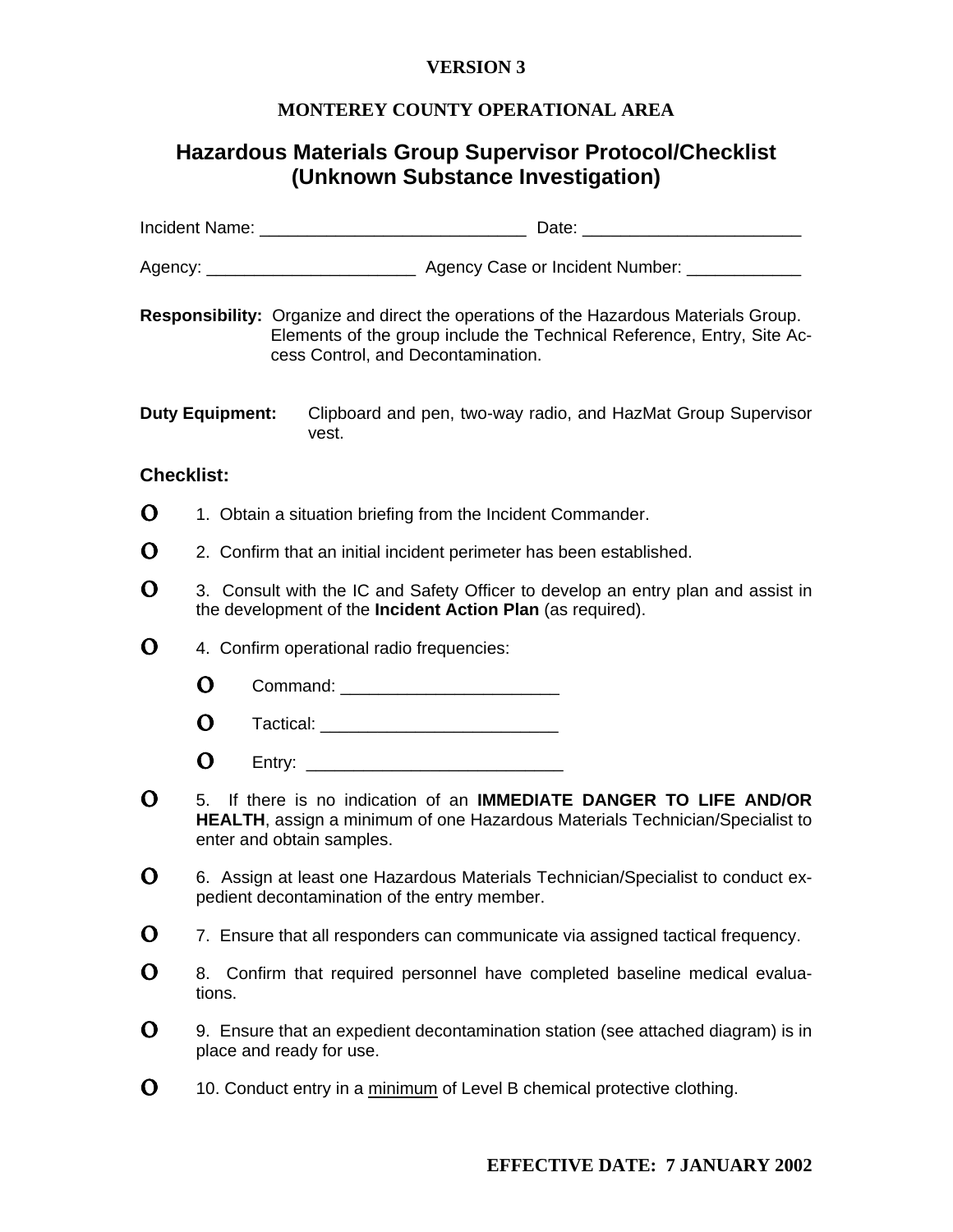#### **MONTEREY COUNTY OPERATIONAL AREA**

- $\Omega$  11. Obtain a digital photograph of surroundings, substance, or article prior to bagging.
- $\Omega$  12. Obtain multiple samples ("if possible"), per the attached Monterey County Health Department Laboratory sampling guidelines.
- $\mathbf{0}$  13. Ensure that each sample container has the minimum information including case or incident number, item number, and the initials of the person who collected the sample.
- $\Omega$  14. Establish and maintain a chain of custody for all samples obtained.
- $\Omega$  15. Conduct field hazard categorization of substance to rule out chemical hazards (if more than one sample is available). Screen all samples for radiation hazard.
- $\Omega$  16. Participate in a post-entry briefing and verify outcomes of the initial entry.
- $\Omega$  17. Conduct subsequent entries as needed (assess the need for personnel rehabilitation and additional resources).
- $\Omega$  18. Secure operations when directed by IC.
- $\Omega$  19. Return this completed checklist and all forms, along with your completed ICS-214 Unit Log to the IC.

\_\_\_\_\_\_\_\_\_\_\_\_\_\_\_\_\_\_\_\_\_\_\_\_\_\_\_\_\_\_\_\_\_\_\_\_\_\_\_\_\_\_\_\_\_\_\_\_\_\_\_\_\_\_\_\_\_\_\_\_\_\_\_\_\_\_\_\_\_\_

\_\_\_\_\_\_\_\_\_\_\_\_\_\_\_\_\_\_\_\_\_\_\_\_\_\_\_\_\_\_\_\_\_\_\_\_\_\_\_\_\_\_\_\_\_\_\_\_\_\_\_\_\_\_\_\_\_\_\_\_\_\_\_\_\_\_\_\_\_\_

\_\_\_\_\_\_\_\_\_\_\_\_\_\_\_\_\_\_\_\_\_\_\_\_\_\_\_\_\_\_\_\_\_\_\_\_\_\_\_\_\_\_\_\_\_\_\_\_\_\_\_\_\_\_\_\_\_\_\_\_\_\_\_\_\_\_\_\_\_\_

\_\_\_\_\_\_\_\_\_\_\_\_\_\_\_\_\_\_\_\_\_\_\_\_\_\_\_\_\_\_\_\_\_\_\_\_\_\_\_\_\_\_\_\_\_\_\_\_\_\_\_\_\_\_\_\_\_\_\_\_\_\_\_\_\_\_\_\_\_\_

Additional information: \_\_\_\_\_\_\_\_\_\_\_\_\_\_\_\_\_\_\_\_\_\_\_\_\_\_\_\_\_\_\_\_\_\_\_\_\_\_\_\_\_\_\_\_\_\_\_\_\_\_\_\_

HM Group Supervisor or person completing this form:

: \_\_\_\_\_\_\_\_\_\_\_\_\_\_\_\_\_\_\_\_\_\_\_\_\_\_\_\_\_\_\_\_\_\_\_\_\_\_\_\_\_\_\_\_ PRINTED NAME

\_\_\_\_\_\_\_\_\_\_\_\_\_\_\_\_\_\_\_\_\_\_\_\_\_\_\_\_\_\_\_\_\_\_\_\_\_\_\_\_\_\_\_\_ SIGNATURE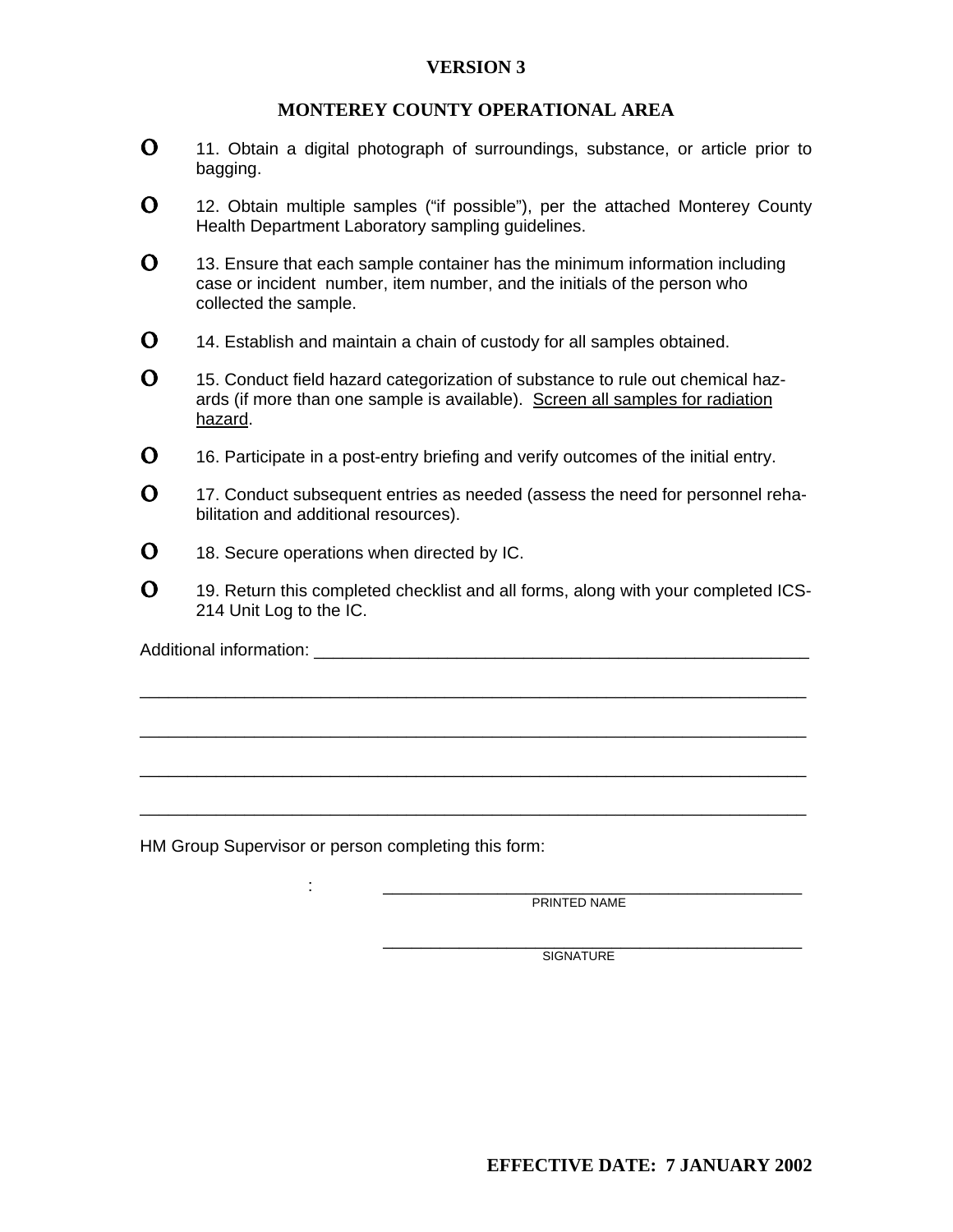#### MONTEREY COUNTY OPERATIONAL AREA

### **HAZARDOUS MATERIALS GROUP ASSIGNMENTS**

(Unknown Substance Investigations)

**HAZMAT GROUP SUPERVISOR HAZMAT SAFETY (ASO)**  $\rightarrow$  SITE ACCESS CONTROL TECHNICAL SPECIALIST → ENTRY PERSON  $\rightarrow$  BACK-UP/ **ENTRY/SAMPLE PLAN** 

**EFFECTIVE DATE: 7 JANUARY 2002**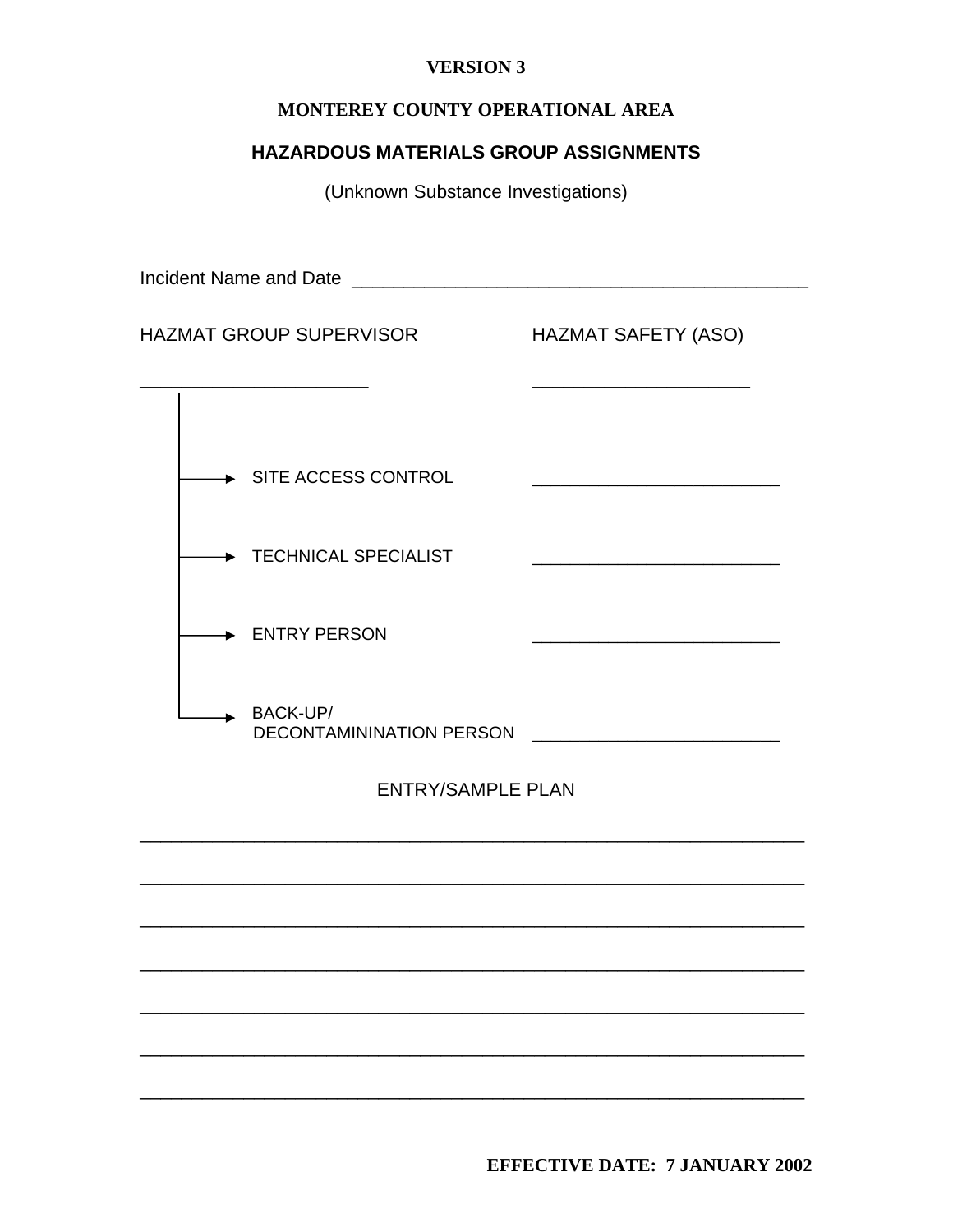#### **MONTEREY COUNTY OPERATIONAL AREA**

#### **DECONTAMINATION CORRIDOR/STATION SET-UP**



**Unknown Substance** 

**STEP 1 –** Obtain and seal samples per sampling guidelines.

**-------------------------------------------------------------------------** EXCLUSION LINE **------------------** 

**STEP 2 –** Departing responder and sample bag  $\Box$   $\Box$ completes single pool decontamination  $\begin{pmatrix} 1 & 1 \end{pmatrix}$  brush & sponge process.

Note: Minimum decontamination is achieved via the application of a solution consisting of a 2% hypochlorite solution (2 parts of household bleach to 5 parts water). This solution must remain in contact with protective fabric Garden Sprayer for at least 15-minutes, prior to a final rinse with water.





**STEP 3 –** Decontaminated substance is transferred to sample transfer point.

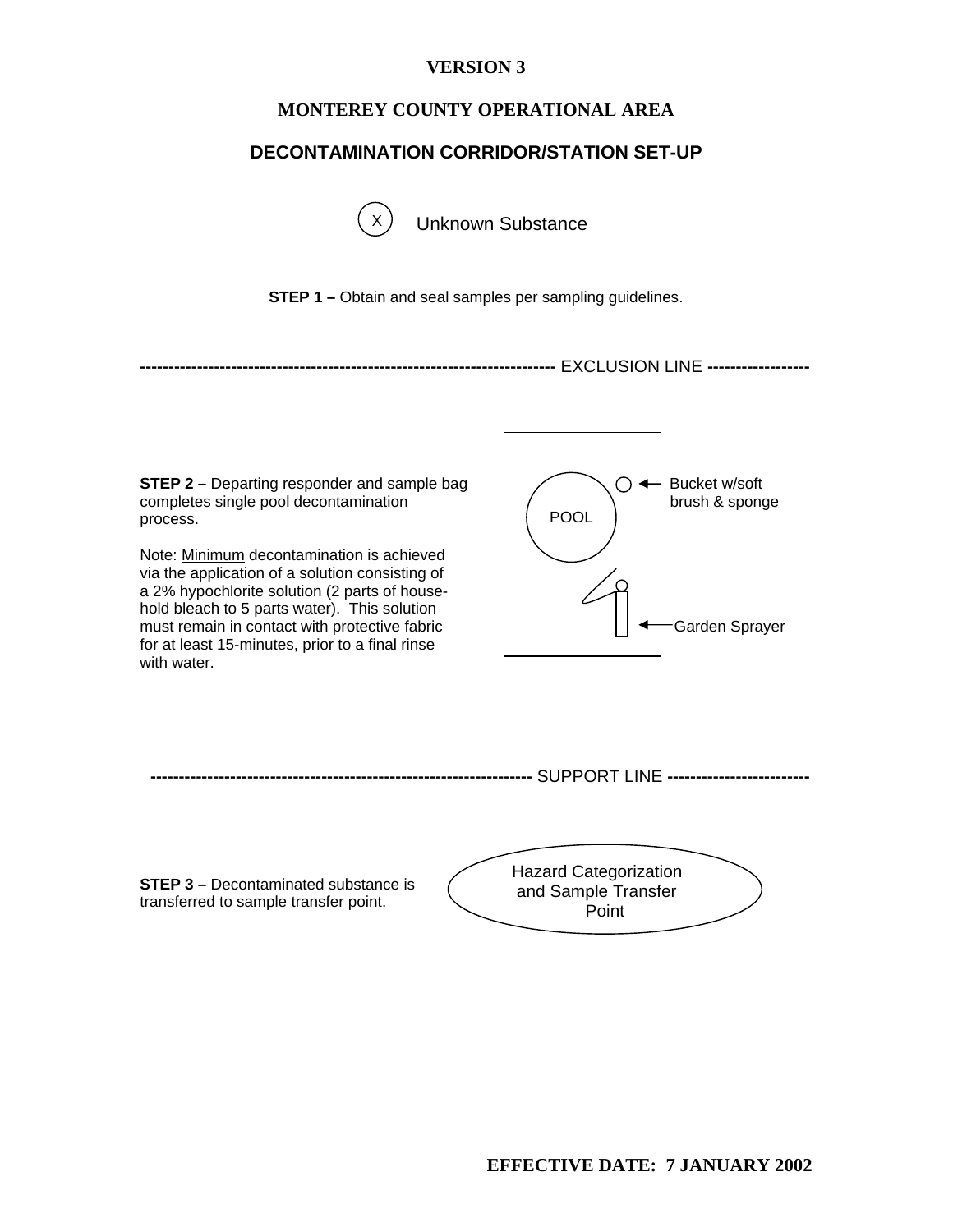### **MONTEREY COUNTY OPERATIONAL AREA**

### **UNKNOWN SUBSTANCE CUSTODY RECEIPT**

\_\_\_\_\_\_\_\_\_\_\_\_\_\_\_\_\_\_\_\_\_\_\_\_\_\_\_\_\_\_\_\_\_\_\_\_\_\_\_\_\_\_\_\_\_\_\_\_\_\_\_\_\_\_\_\_\_\_\_\_\_\_\_\_

Date: \_\_\_\_\_\_\_\_\_\_\_\_\_\_\_\_\_\_\_ Responsible Jurisdiction: \_\_\_\_\_\_\_\_\_\_\_\_\_\_\_\_\_\_\_\_\_\_\_\_\_\_\_\_\_\_

Where Sample Stored or Location Where Transported:

| Item Number(s) | Sample Description |  |  |
|----------------|--------------------|--|--|
|                |                    |  |  |
|                |                    |  |  |
|                |                    |  |  |
|                |                    |  |  |
|                |                    |  |  |
|                |                    |  |  |
|                |                    |  |  |

Certification of person obtaining sample:

Date \_\_\_\_\_\_\_\_\_\_\_\_\_\_\_\_\_\_\_\_\_ Name \_\_\_\_\_\_\_\_\_\_\_\_\_\_\_\_\_\_\_\_\_\_\_\_\_\_\_\_\_\_\_\_\_\_\_\_\_\_\_\_\_\_\_\_\_

| Item No. | Relinquished By (Signature) | Received By (Signature) | Purpose of Change or<br>Custody |
|----------|-----------------------------|-------------------------|---------------------------------|
|          |                             |                         |                                 |
|          |                             |                         |                                 |
|          |                             |                         |                                 |
|          |                             |                         |                                 |
|          |                             |                         |                                 |
|          |                             |                         |                                 |
|          |                             |                         |                                 |

#### **EFFECTIVE DATE: 7 JANUARY 2002**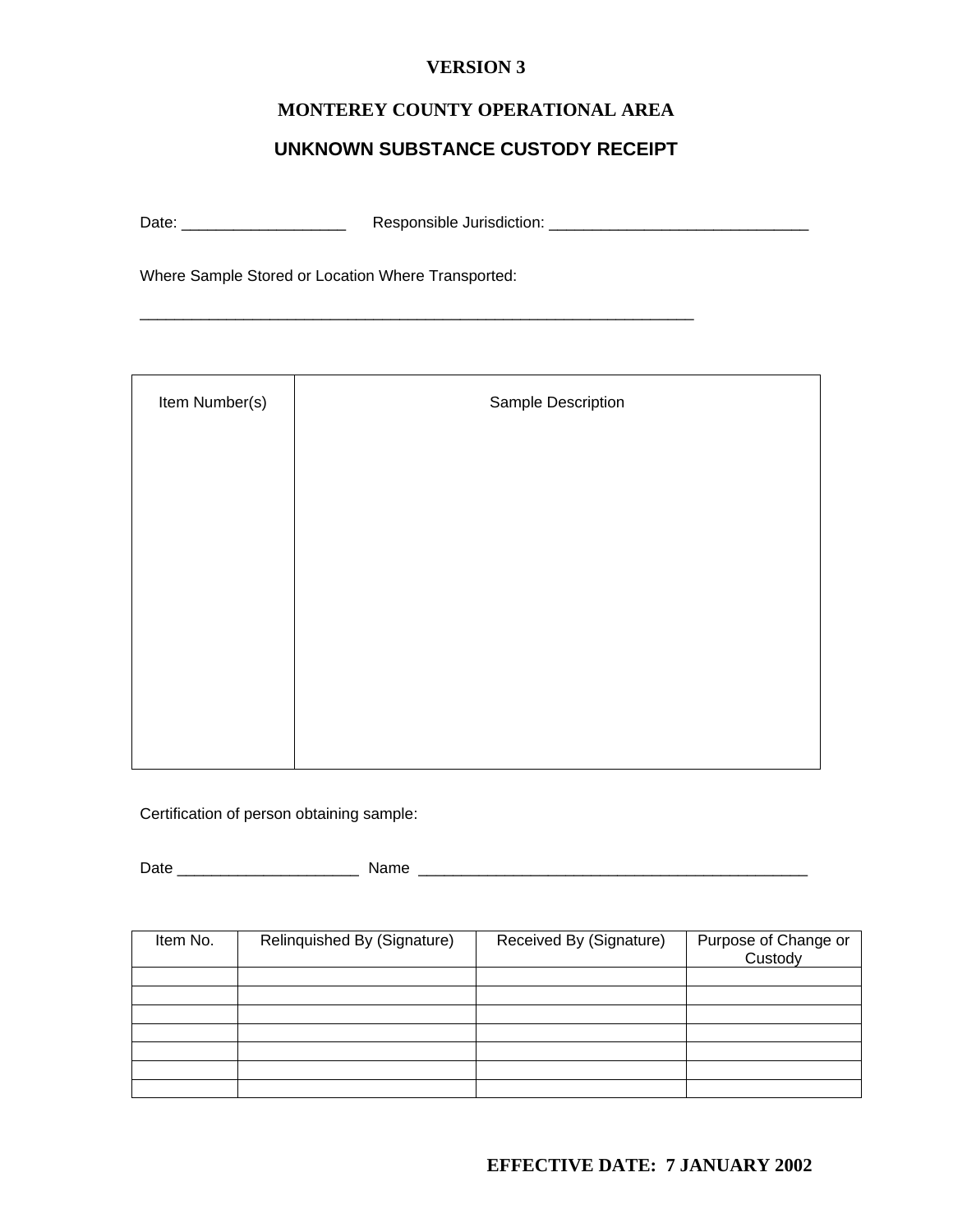#### **MONTEREY COUNTY OPERATIONAL AREA**

#### **BIOTERRORISM THREAT AGENT SAMPLE PROTOCOL/CHECKLIST**

**General Instructions: If there is an articulated threat and evidence of a threat agent (eg. a suspicious powder or letter), contact the FBI for instructions at (415) 553-7400. The FBI will provide guidance on collecting samples and transporting samples directly to the State Laboratory in Berkeley. The instructions below apply to investigations handled by local law enforcement. The Local Health Officer (or designee) will determine whether testing for biological threat agents will be performed based on a review of the Biological Threat Questionnaire.** 

#### **Operational Checklists:**

#### **Bulk Samples (i.e. unidentified powder or liquid):**

- $\Box$  1. Don clean, non-powdered examination gloves over the gloves that are part of standard PPE and clothing.
- $\Box$  2. If the sample is in a container that can be double bagged in a self-sealing bag (such as a Ziploc bag) collect the entire container. If the sample is not in a container, or if the container too large to fit in a Ziploc bag, split the sample and transfer as much material as possible into two sterile 4 oz. containers provided.
- $\Box$  3. Using a fine tip indelible marker, label the outside of both containers with the name of the person obtaining the sample and the identification number.
- $\Box$  4. Take a photograph of the sample with a digital camera prior to bagging.
- $\Box$  5. Place sample in a self-sealing bag (such as a Ziploc<sup>®</sup> bag).
- $\Box$  6. Clean the outside of the sealed bag by wiping with a 20% bleach solution just prior to leaving sampling area. Mix one (1) part household bleach with four (4) parts water to make the 20% bleach solution.
- □ 7. Fill out the "Biological Threat Questionnaire."
- 8. Place the "Biological Threat Questionnaire" and the bagged sample in a second selfsealing bag.

#### **Swab Samples from Non-Porous Surfaces (desks, counter tops etc.):**

#### **The following protocol has been derived from the APHL/CDC LRN protocols for testing Post Office facilities.**

- $\Box$  1. Don clean, non-powdered examination gloves over the gloves that are part of standard PPE and clothing.
- $\Box$  2. Remove a sterile, Dacron or Rayon (not cotton) swab from the package.
- $\Box$  3. Wipe the surface, rotating the swab over an area of about 100 cm<sup>2</sup> (about the size of a half of a sheet of paper).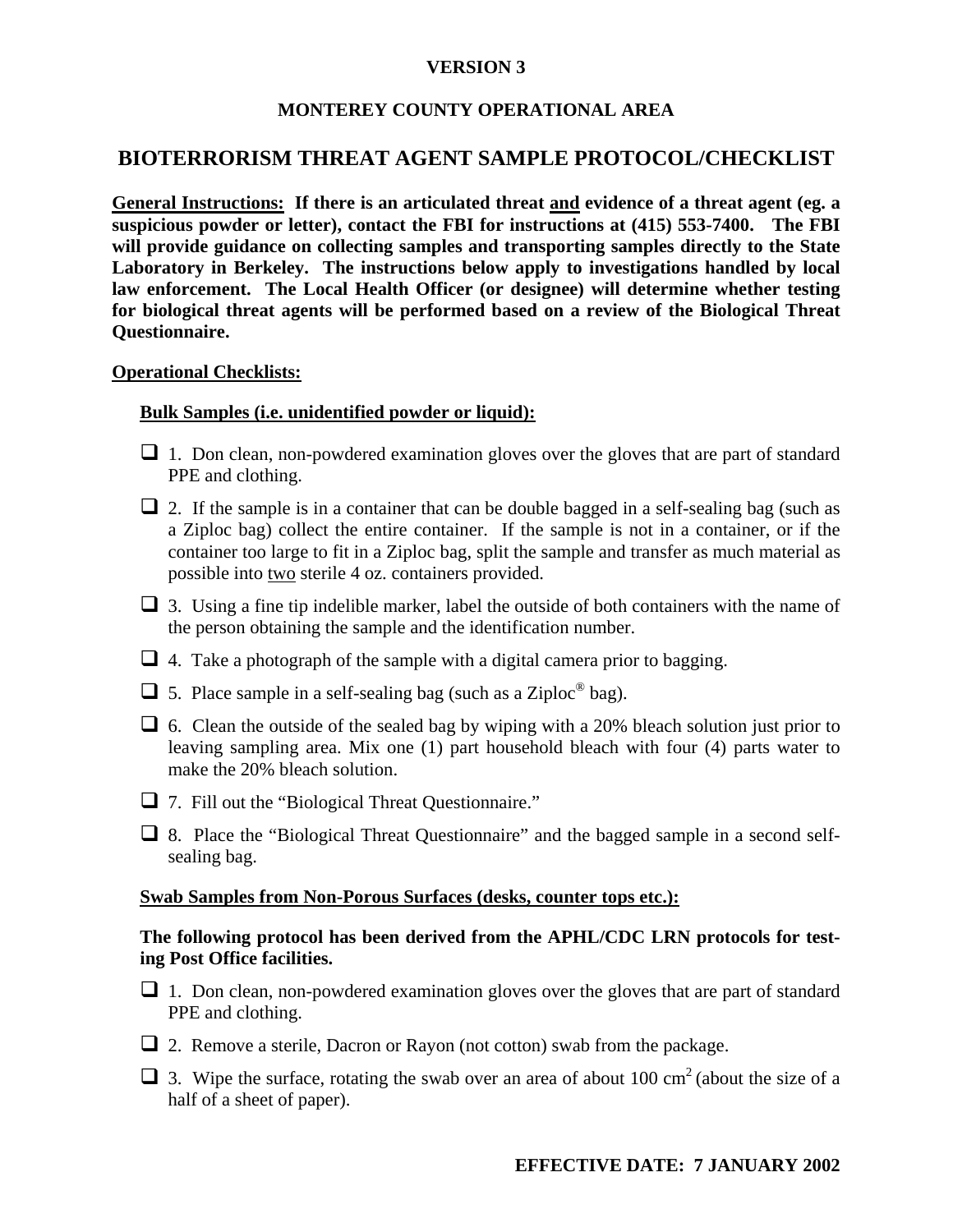#### **MONTEREY COUNTY OPERATIONAL AREA**

 $\Box$  4. Place the swab into a sterile conical vial or tube, snap off the shaft of the swab at the lip of the tube and close the vial or tube.

**Note: Collect two swabs from each site sampled. Place each swab in a separate tube.** 

- $\Box$  5. Using a fine tip indelible marker, label the outside of both tubes with the name of the person collecting the sample and the identification number.
- $\Box$  6. Take a photograph of the sample with a digital camera prior to bagging.
- $\Box$  7. Place both tubes in a self-sealing bag (such as a Ziploc<sup>®</sup> bag).
- $\Box$  8. Clean the outside of the sealed bag by wiping with a 20% bleach solution just prior to leaving sampling area. Mix one (1) part household bleach with four (4) parts water to make the 20% bleach solution.

**Note: Change gloves and repeat Steps 1-8 above to collect samples from additional sites. To prevent cross contamination, tubes from different sites should be bagged separately.** 

- □ 9. Fill out the "Biological Threat Questionnaire."
- $\Box$  10. Place the "Biological Threat Questionnaire" and the bagged sample(s) in second selfsealing bag.

#### **Samples from Porous Surfaces (paper, cardboard, fabric etc.):**

- $\Box$  1. Don clean, non-powdered examination gloves over the gloves that are part of standard PPE and clothing.
- $\Box$  2. If the size of the sample can be double bagged in a self-sealing bag (such as a Ziploc bag) collect the entire sample. If the sample size is too large to bag in a self-sealing bag, cut out a section of material about  $100 \text{ cm}^2$  (about the size of a half of a sheet of paper) and place in the self-sealing bag.
- $\Box$  3. Using a fine tip indelible marker, label the outside of each sample container with the name of the person obtaining the sample and the identification number.
- $\Box$  4. Take a photograph of the sample with a digital camera.
- $\Box$  5. Clean the outside of the sealed bag by wiping with a 20% bleach solution just prior to leaving sampling area. Mix one (1) part household bleach with four (4) parts water to make the 20% bleach solution.

**Note: Change gloves and repeat Steps 1-5 above to collect samples from additional sites. To prevent cross contamination, samples from different sites should be bagged separately.** 

 $\Box$  6. Fill out the "Biological Threat Questionnaire." Place the bagged sample(s) and the questionnaire in a second Ziploc bag.